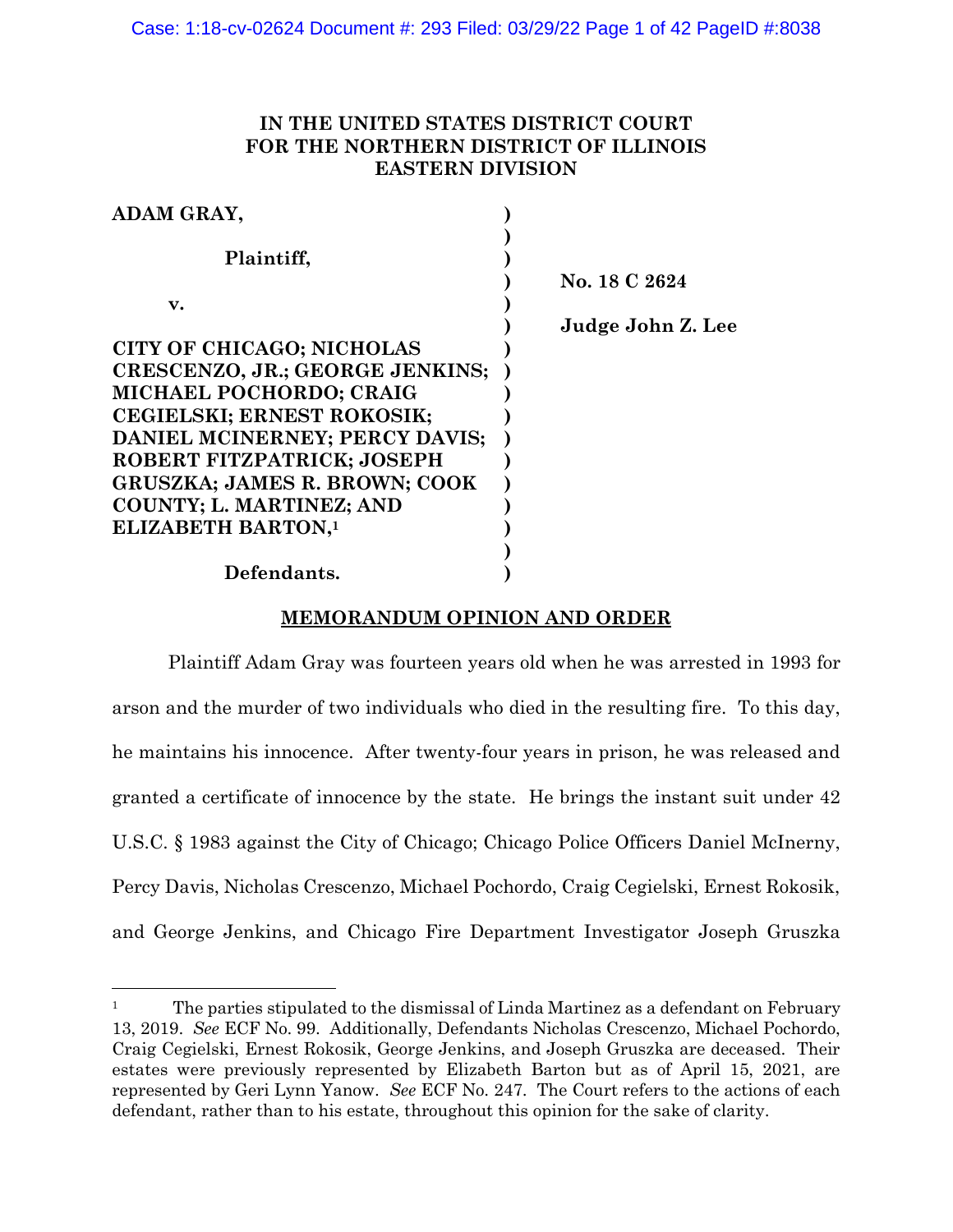("Individual Defendants"); Cook County State's Attorney James Brown; and Cook County.

In brief, Gray alleges that the Individual Defendants and Brown, individually and in concert with each other, violated his constitutional rights by coercing him to give a false confession, fabricating evidence against him for use at trial, suppressing exonerating evidence, and depriving him of liberty without due process of law. Both the Individual Defendants and Brown and Cook County have filed motions for summary judgment. For the following reasons, the Individual Defendants' motion is granted in part and denied in part, and Brown and Cook County's motion is denied.

### **I. Background<sup>2</sup>**

# **A. The fire at 4139 S. Albany**

In the early hours of March 25, 1993, a fire began in an apartment building at 4139 S. Albany, on Chicago's West Side. County Defs.' LR 56.1 Statement of Material Fact ("CDSOF") ¶ 5, ECF No. 251. Two residents of the building died in the fire. *Id*.

Gray was fourteen years old at the time, and was an on-again, off-again friend of Kasey Paris, one of the surviving residents. *Id.* ¶ 7; Individual Defs.' Statement of Additional Fact ("IDSOF") ¶ 88, ECF No. 259. At the scene of the fire, Paris's older brother suggested that Gray could be responsible for the fire, in light of Gray's ongoing feud with Paris and the threats Gray had made against her in the past. IDSOF ¶ 8–11.

<sup>&</sup>lt;sup>2</sup> The following facts are undisputed or deemed admitted, unless otherwise noted.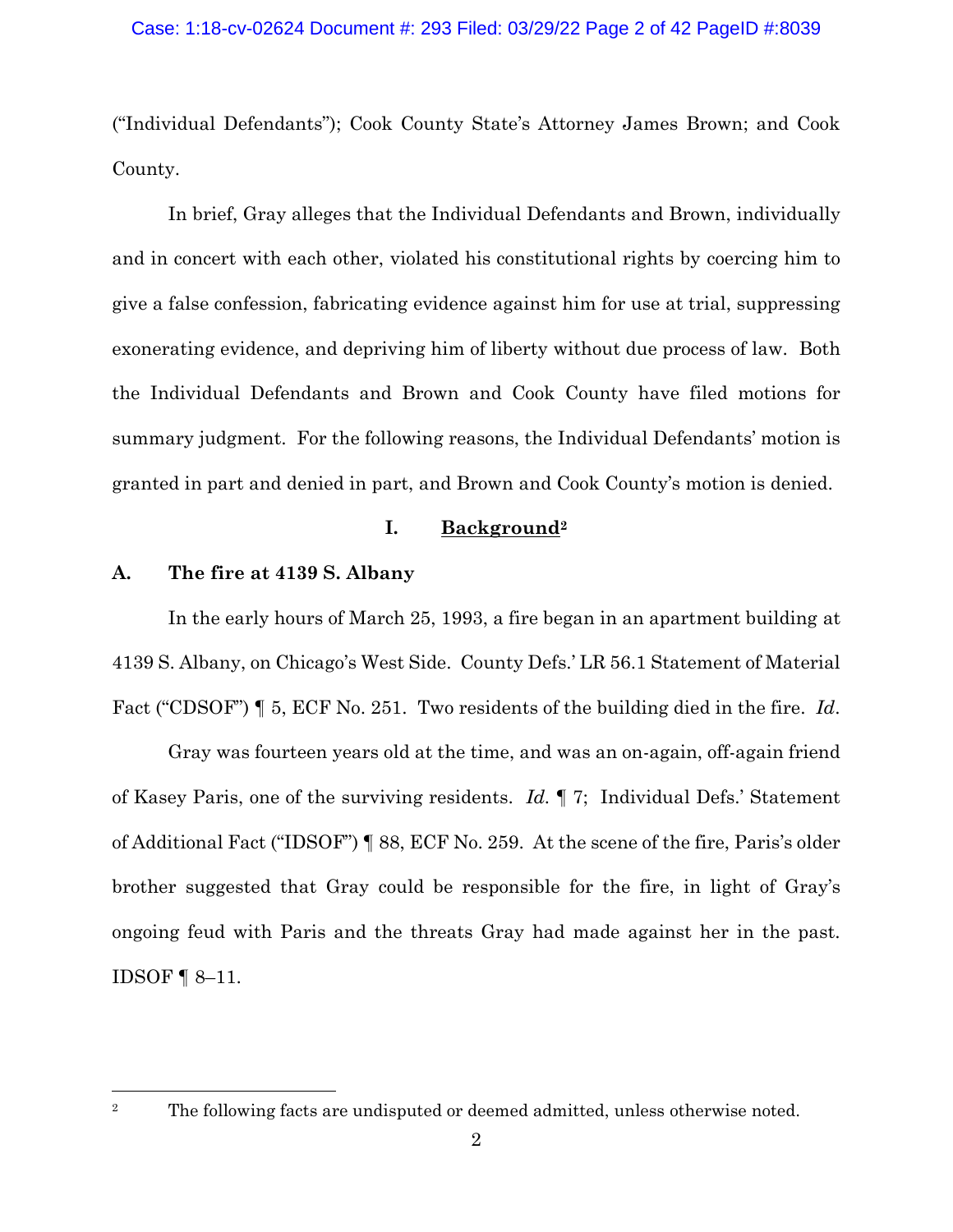Having witnessed the fire, Gray's mother, Gertraud Gray, and his older brother, Michael Gray, went to find Gray at his best friend Mel's house, where Gray had slept the night before. Pl.'s Statement of Additional Fact ("PSOAF") [22, ECF No. 268. Michael found Gray, Mel, and Mel's younger brother asleep in Mel's living room. *Id.* ¶ 24. Michael remembers that Gray had the impression of a knitted blanket on his face because he had slept on the couch. *Id.* ¶ 25. Gray was wearing what he had worn the night before—a white t-shirt and blue jeans. *Id.* ¶ 26. Michael took Gray to Michael's apartment. *Id.* ¶ 24.

### **B. The on-site investigation**

Meanwhile, in the wake of the fire, Chicago Police ("CPD") and Fire Department ("CFD") officers arrived to investigate. CFD Marshal Joseph Gruzka was among the officers assigned to the case. IDSOF 16. At least two people reported that they had smelled gasoline at the scene of the fire, *id.* ¶ 17, and Gruzka noted that the majority of the damage was located in the "enclosed rear porch area, extending from grade level vertically to the roof." *Id.* ¶ 18.

To determine the cause of the fire, Gruzka used an instrument called a hydrocarbon detector to determine which areas of the porch should be sampled for laboratory testing. *Id.* ¶ 107. He noted "heavy alligatoring and shiny, smooth blisters on exposed wood surfaces."<sup>3</sup> *Id*. ¶¶ 18–20. Roughly an hour after Gruzka had begun

<sup>&</sup>lt;sup>3</sup> "Alligatoring" refers to a pattern that forms on wood that has been heavily burned, named because it looks like the back of an alligator. IDSOF ¶ 105. At the time of the fire, there was a split amongst authorities as to whether alligatoring was suggestive of the use of an accelerant, or whether it just indicated that the wood had burned for a long time. IDSOF, Ex. 58, Dep. John Lentini, ("Lentini Dep.") at 162, ECF No. 259-58.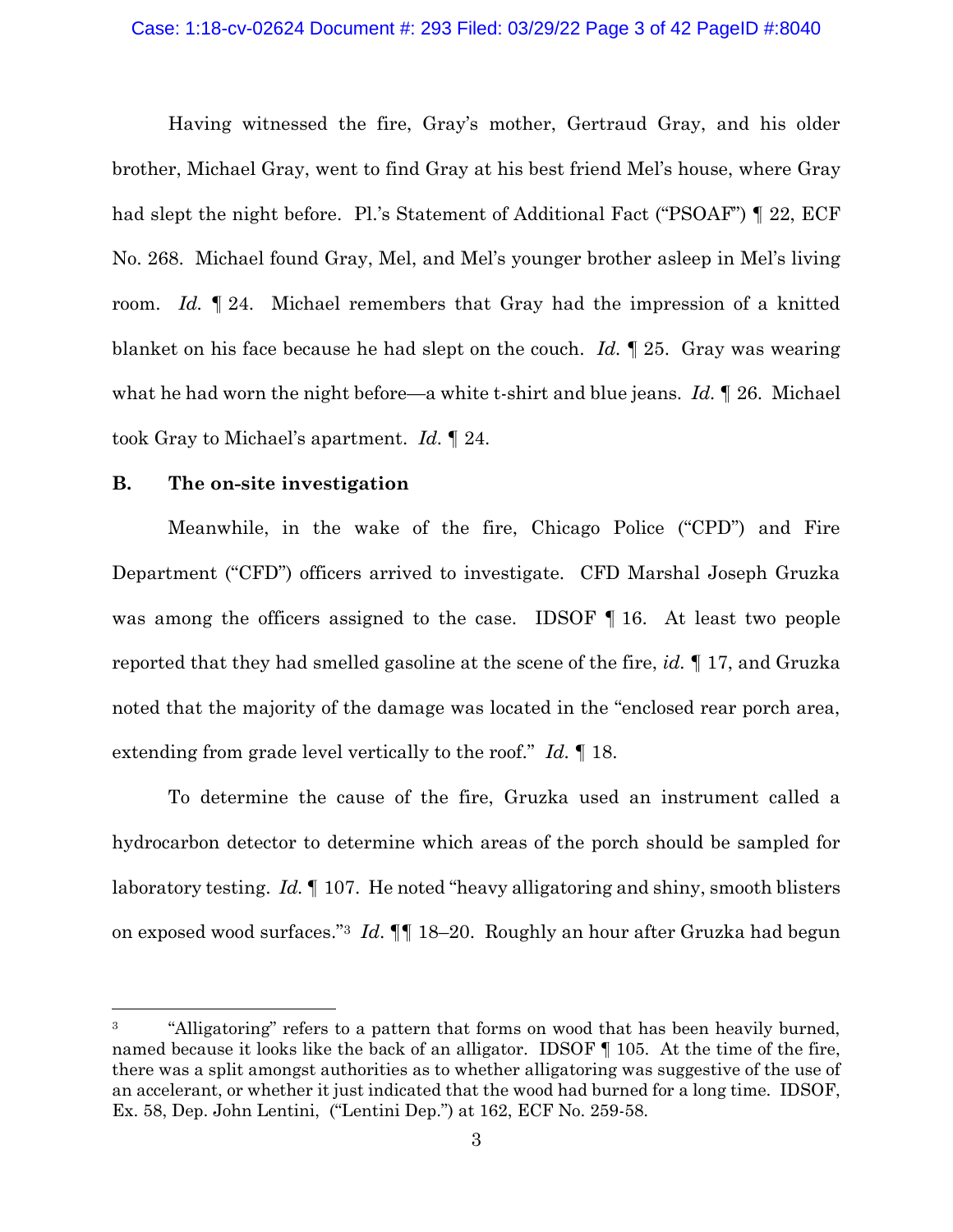his investigation, Officer Ernest Rokosik from CPD's Bomb and Arson unit arrived. *Id*. <u>If</u> 21. Rokosik observed "heavy charring through the floor, the decking of the firstfloor rear porch." *Id*. ¶ 22.

While Rokosik was conducting his investigation, CPD Officers, including Nicholas Crescenzo and Thomas Donegan, were interviewing individuals at the scene of the fire. *Id.* ¶¶ 25–26. Twenty-three-year-old Karrie Kelly was present during the fire and told investigators that she had seen a young white man, wearing a "black knit cap, black turtleneck, black pants, [and] black shoes," running from the vicinity of the fire sometime before 3 a.m. that morning. *Id.* ¶¶ 30; 32. During that initial interview, Kelly did not tell the officers that she recognized the person who had run past her or that he looked familiar. IDSOF, Ex. 4, 4139 S. Albany Fire Incident Report at 0157-28, ECF No. 259-4. (Later that day, Kelly would pick Gray out of a lineup at the police station, telling officers she was sure he was the right person because she had met Gray before. Kelly once had given Gray and Kasey a ride to a Fourth of July party in Indiana. IDSOF ¶¶ 53–54.)

By 5 a.m., roughly two hours after the fire was reported, Rokosik and CPD Detective McInerny were headed to Gray's home, where they told his mother they wanted to speak to him. *Id.* ¶ 35. She told them Gray was at his brother's apartment, gave them the address, and went to work. *Id.* She did not accompany the officers to find Gray because "they only wanted to talk to him." *Id*.

The Officers found Gray at Michael's apartment. *Id.* ¶ 37. According to Rokosik, they arrived at Michael's apartment at 6 a.m.; Michael testified that it was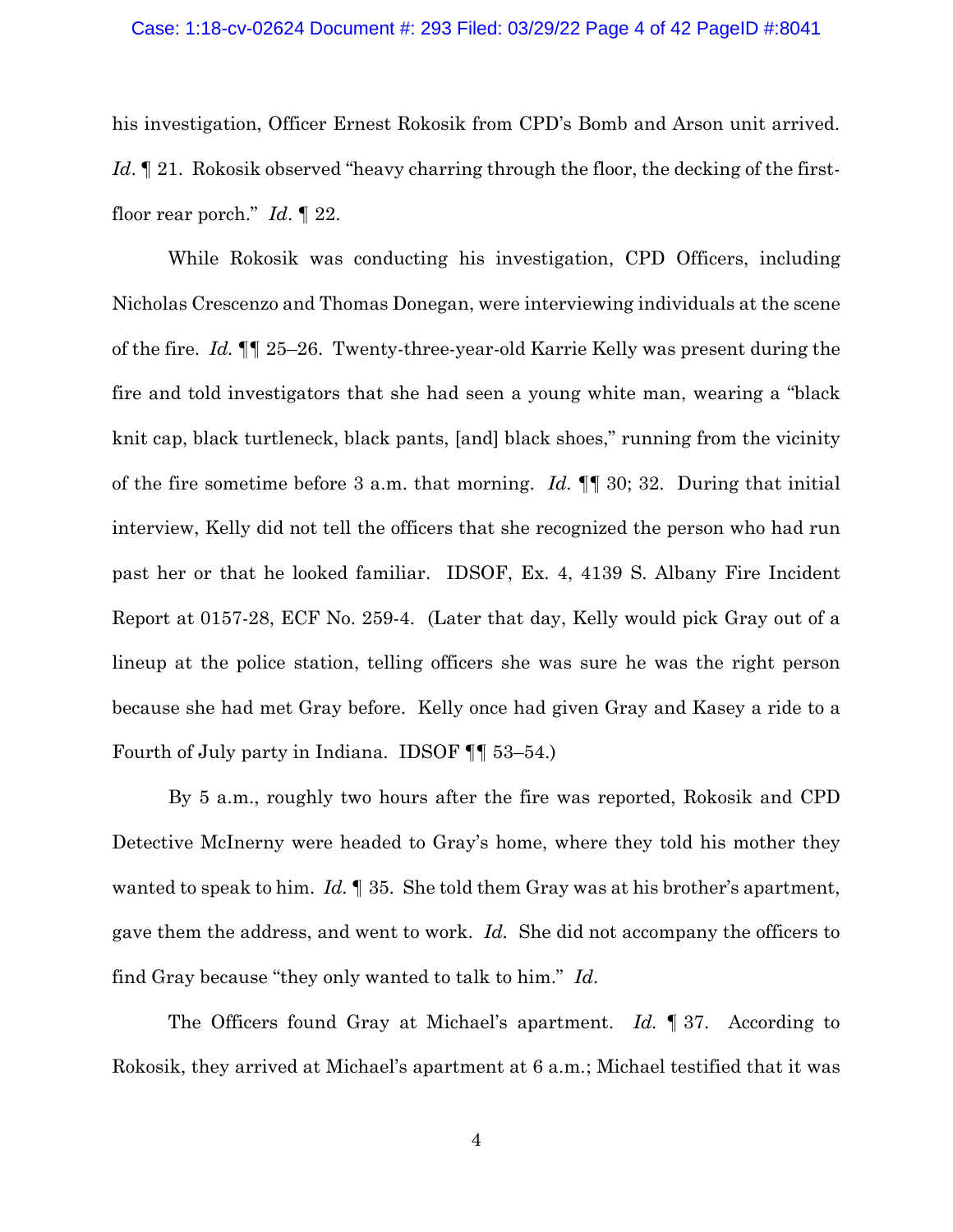#### Case: 1:18-cv-02624 Document #: 293 Filed: 03/29/22 Page 5 of 42 PageID #:8042

closer to 5 a.m. *Compare* IDSOF, Ex 18, Direct Examination of Ernest Rokosik ("Rokosik Direct") at J 174, ECF No. 259-18, *with* PSOAF, Ex. 18, Deposition of Michael Gray ("M. Gray Dep.") at 186, ECF No. 266-19. Both parties agree, however, that the officers took Gray from Michael's apartment to the station for questioning. IDSOF ¶¶ 37–38. As Michael recalls, the officers told him that they would only need Gray for approximately two hours for questioning and that Gertraud was aware they were taking Gray to the station. PSOAF, Ex. 20, Direct Examination of Michael Gray ("M. Gray Direct") at B-24–25, ECF No. 266-21.

At around 6 a.m., two police officers came to search Mel's home, where Gray had stayed the night before. PSOAF  $\P$  50.<sup>4</sup> Mel's mother claims that two officers searched her home, telling her that they were looking for something that could contain gasoline. *Id*. They also asked her if she was missing a milk carton. *Id*. The Individual Defendants contest this.

### **C. At the police station**

Meanwhile, at the police station, Gray was placed in an unlocked room; he was not handcuffed. IDSOF ¶ 40. At one point, Crescenzo entered the room, searched Gray's bag, and found a knife. *Id.* ¶ 41. Gray explained he had the knife for protection. *Id*. Gray tried to sleep while he was in the room, but one of the officers told him he was not allowed to sleep. PSOAF ¶ 28.

<sup>&</sup>lt;sup>4</sup> Although PSOAF **[4** 50 actually suggests that this took place at around 5:20 a.m., the underlying deposition places this at roughly 6:00 a.m. *See* PSOAF, Ex. 29, Deposition of Lita Gonzalez ("Lita Gonzalez Dep.") at 26:21–24, ECF No. 266-30. Because Defendants site the same deposition testimony in their response to PSOAF  $\parallel$  50, the Court considers the 6:00 a.m. timing undisputed.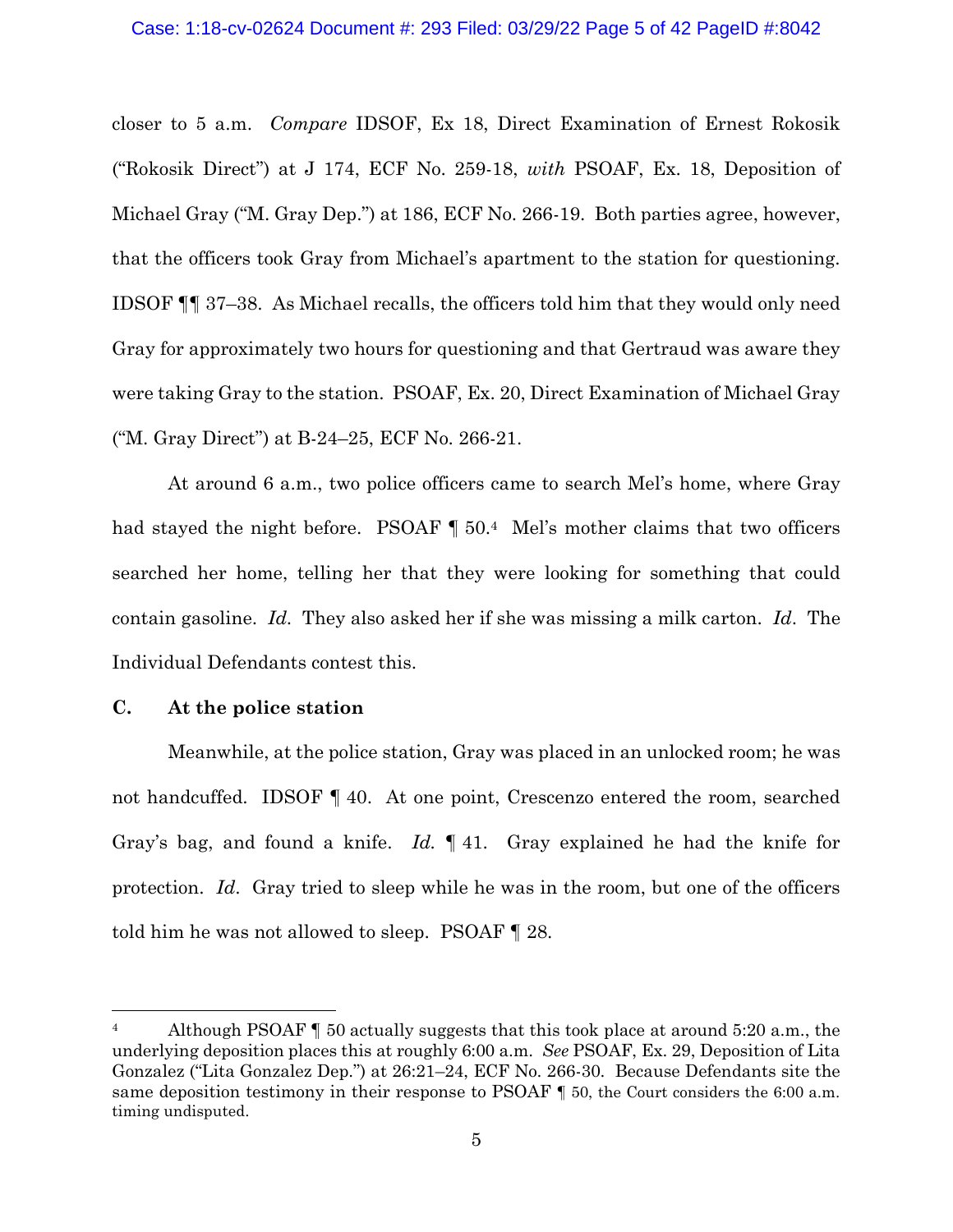## **1. Gray is interrogated for the first time**

Gray believes that he sat in this first room for about an hour. IDSOF ¶ 46. Between 6 a.m. and 7 a.m., <sup>5</sup> either Brown or Crescenzo moved Gray to a room containing eight to ten officers. *Id*. This larger room is where Gray's first interrogation took place.

Once the door closed, Brown introduced Gray to Youth Officer Davis and said "[H]e's here to protect your juvenile rights." DSOF ¶ 48. Brown read Gray his *Miranda* rights, and Gray stated that he understood. That said, Gray now maintains that he did not actually understand what was being said, because he had not been Mirandized before. He thought the police only wanted to ask him questions as a witness. DSOF ¶ 48; Pl.'s Resp. IDSOF ¶ 48, ECF No. 270.

In response to the officers' questions, Gray told the officers that he had slept at his friend's house all night until his mother and brother came to get him at 4:00 a.m. The officers did not believe him and asked him, "When did you leave before [4:00 a.m.]?" IDSOF ¶ 49. This interrogation was twenty to thirty minutes long and ended with Gray in tears. *Id*.

## **2. Gray is interrogated for the second time**

Defendants gave Gray a 30-minute break before beginning the next interrogation. *Id.* ¶ 50. This seems to have taken place between 7 a.m. and 8 a.m. During this interrogation, Gray again denied any involvement in the fire. *Id.* ¶ 52.

<sup>&</sup>lt;sup>5</sup> This is based on Michael's testimony about when Gray was taken to the police station and the timeline laid out in IDSOF. That being said, the timelines in both statements of fact are inexact, and so the Court is only able to give estimates throughout the opinion.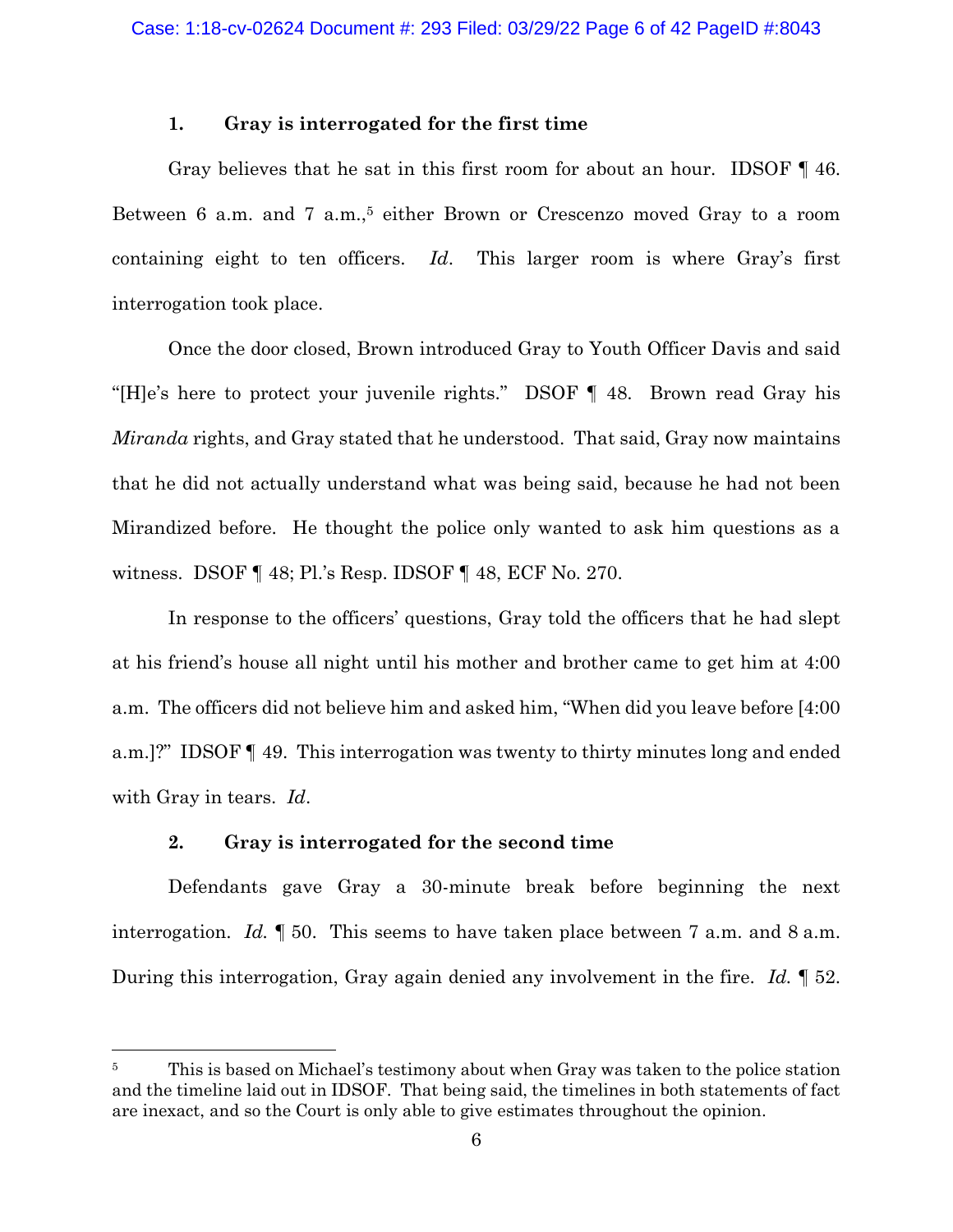### Case: 1:18-cv-02624 Document #: 293 Filed: 03/29/22 Page 7 of 42 PageID #:8044

Gray asked for his mother and his brother but was not allowed to see them. In fact, the officers lied to him, telling him that they had "called your mom, and she said she was tired of your shit and didn't care what happened to you." *Id.* ¶¶ 50–51. The officers also told Gray that Mel "was saying that he went to sleep before [Gray] and . . . did not remember watching Family Feud before going to bed that night like [Gray] had previously told the police." *Id.* 150. This second interrogation lasted twenty to thirty minutes, *id.* ¶ 51, and Gray claims it also ended with him crying. PSOAF ¶ 37.

It is undisputed that, to this point, Gray had consistently denied any involvement in the fire. Yet, his arrest report, a copy of which Davis obtained before entering the first interrogation, <sup>6</sup> PSOAF ¶ 52, read, in relevant part:

> The [Plaintiff] arrested on the aforementioned charges in that on 25 March 1993 at approx. 4139 S. Albany he went to the rear of the building and splashed one gallon of gasoline down the rear porch and ignited it causing a fire which killed the victim Mr. MCGINNIS and injuring his sister Ms. Margaret MESA[.]

PSOAF ¶ 52. The only thing missing from the arrest report was the date for the next court hearing. PSOAF, Ex. 44, Dep. of Percy Davis ("Davis Dep.") at 159:17–160:24, ECF No. 266-46.

As this was happening, Michael waited until roughly 7 a.m. before going to the police station to retrieve Gray so that he could go to school. IDSOF ¶ 42. When he arrived at the police station, Gertraud was not there. *Id*. ¶ 42. Defendants claim that Michael left immediately, frustrated with his mother's absence. *Id*. ¶ 42. By

<sup>6</sup> Gray places this timing somewhere before 8 a.m. PSOAF ¶ 52. But in light of Davis's presence at Gray's first interrogation, Davis must have received the arrest report before 7 a.m.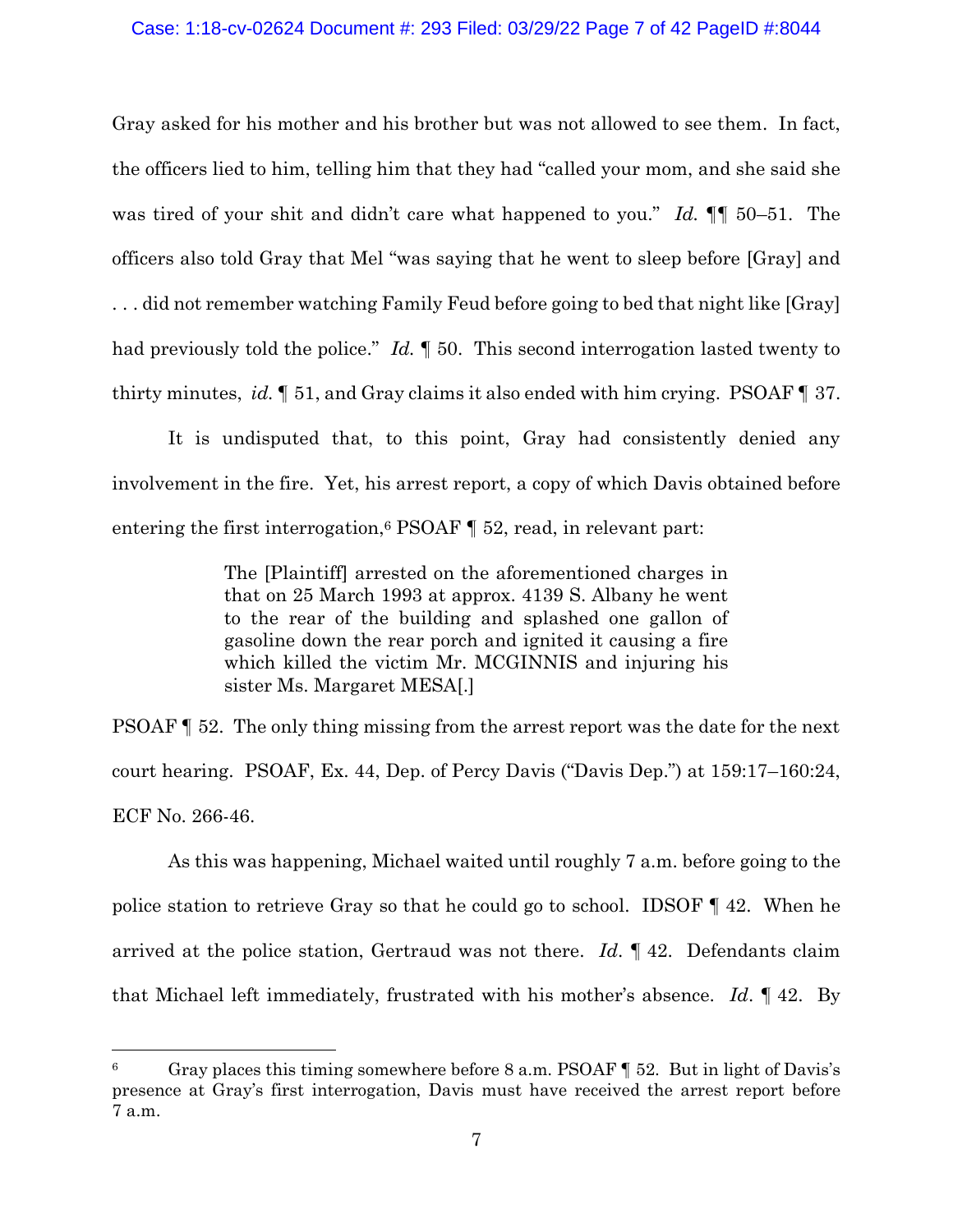### Case: 1:18-cv-02624 Document #: 293 Filed: 03/29/22 Page 8 of 42 PageID #:8045

contrast, Michael states that he asked to see Gray, PSOAF ¶ 85, and that Crescenzo let him see Gray through a window but would not allow him to speak to Gray or sit with Gray during questioning. *Id*. **[1]** 86–87. Michael thought Gray looked "upset" and aggravated" in the interrogation room. *Id*. ¶ 87. Michael recounts that, after trying unsuccessfully for hours to see Gray in person at the station, he went home to call his mother. M. Gray Dep. at 121:21–122:21.

Sometime after 9 a.m., Michael was able to contact his mother at work. M. Gray Dep. at 123:10–12. Gertraud left work, collected Michael and her adult daughter, and went to the police station. IDSOF ¶ 44. They may have arrived as early as 9:30 a.m.<sup>7</sup>

Once there, Gertraud spoke to an African American police officer, who was dressed in plain clothes. He informed her that she could not see Gray. PSOAF ¶ 90. She asked to see him four times to no avail. *Id*. ¶ 90.

At approximately 9:15 a.m., between the two early-morning interrogations, Gray was placed in a lineup in front of Kelly. Crescenzo and Pochordo conducted the lineup, and Brown and Davis were present. PSOAF ¶ 68; IDSOF ¶ 21. The lineup also included Mel<sup>8</sup> and two of Paris's friends—Eddie Walczak and Donnie Dugard.

<sup>7</sup> The Individual Defendants assert that Gertraud and Michael did not arrive until noon. However, their citation to Michael's deposition is misleading—Michael states that during his second visit to the police station, he left at some point to go to the McDonald's across the street and *returned* from McDonald's at noon. M. Gray Dep. 190:1. However, Gray's insistence that Michael and Gertraud arrived at 9:30 a.m. cites to Michael Gray's testimony at a suppression hearing in the underlying criminal case, in which Michael gave a slightly different account of how and when his mother arrived at the police station. *See* M. Gray Direct at B-36. Accordingly, the Court considers this fact disputed.

<sup>8</sup> In Kelly's eyes, Mel looked possibly Hispanic, not white like Gray. PSOAF ¶ 72.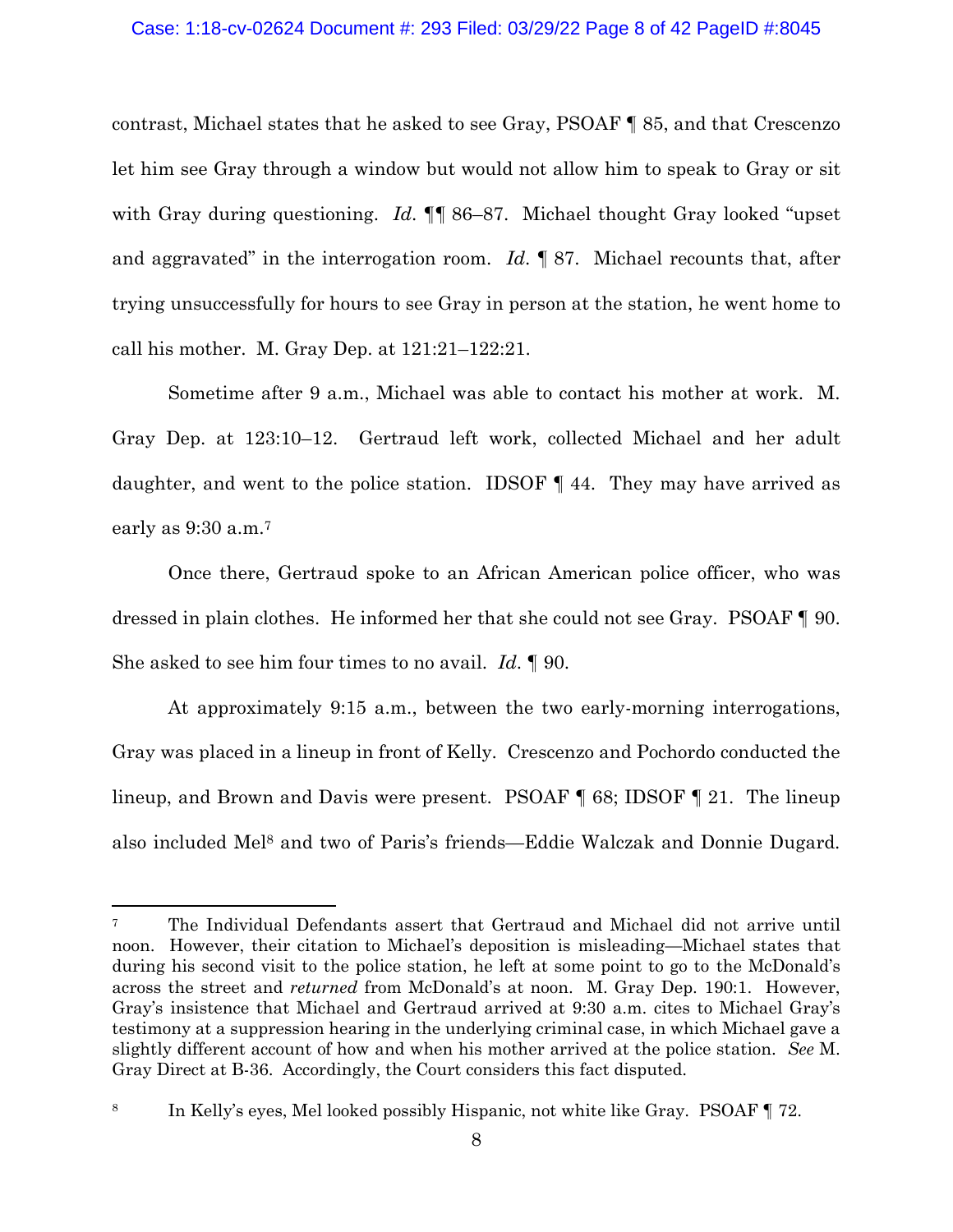#### Case: 1:18-cv-02624 Document #: 293 Filed: 03/29/22 Page 9 of 42 PageID #:8046

Walczak and Dugard had been at the scene of the fire to comfort Paris. PSOAF ¶¶ 70–72. They were wearing the same jackets they had worn earlier that morning. *Id.* ¶ 71.

Kelly identified Gray from the lineup as the person she had witnessed running away from the area of the fire. But prior to viewing the lineup, Kelly had ingested an unspecified dose of a muscle relaxant to ease the pain from a preexisting back injury and had recently discovered that her mother had been a victim of a violent crime. PSOAF ¶ 73; IDSOF ¶ 55.

#### **3. Gray is interrogated for the third time**

After the lineup, Gray asked Brown if he could use the restroom. CDSOF  $\P$  24. Crescenzo immediately took Gray to the bathroom; it was around 9:30 a.m. *id*. ¶ 23. Gray claims that, on the way back, Crescenzo stopped at the copy machine and ordered Gray to place his hands on the screen. IDSOF ¶ 58. According to Gray, Crescenzo told him that if he had committed the arson, the copy machine would be able to scan the lead from his hands. When the machine produced a copy of Gray's hands, Crescenzo said, "Aha, see, it's not nice to lie to the police," and suggested that this was proof of Gray's guilt. *Id*. Defendants insist that Gray understood that this was just a "ploy," *id.*, but Gray states that he was confused by this incident and "start[ed] to question [his] own sanity." CDSOF, Ex. B, Dep. of Adam Gray ("A. Gray Dep.") at 334:5–12, ECF No. 251-2.

The parties also dispute whether the Xerox incident came before or after Gray's third interrogation. *Compare* IDSOF ¶ 57 *with* Pl.'s Resp. to County Defs.' LR 56.1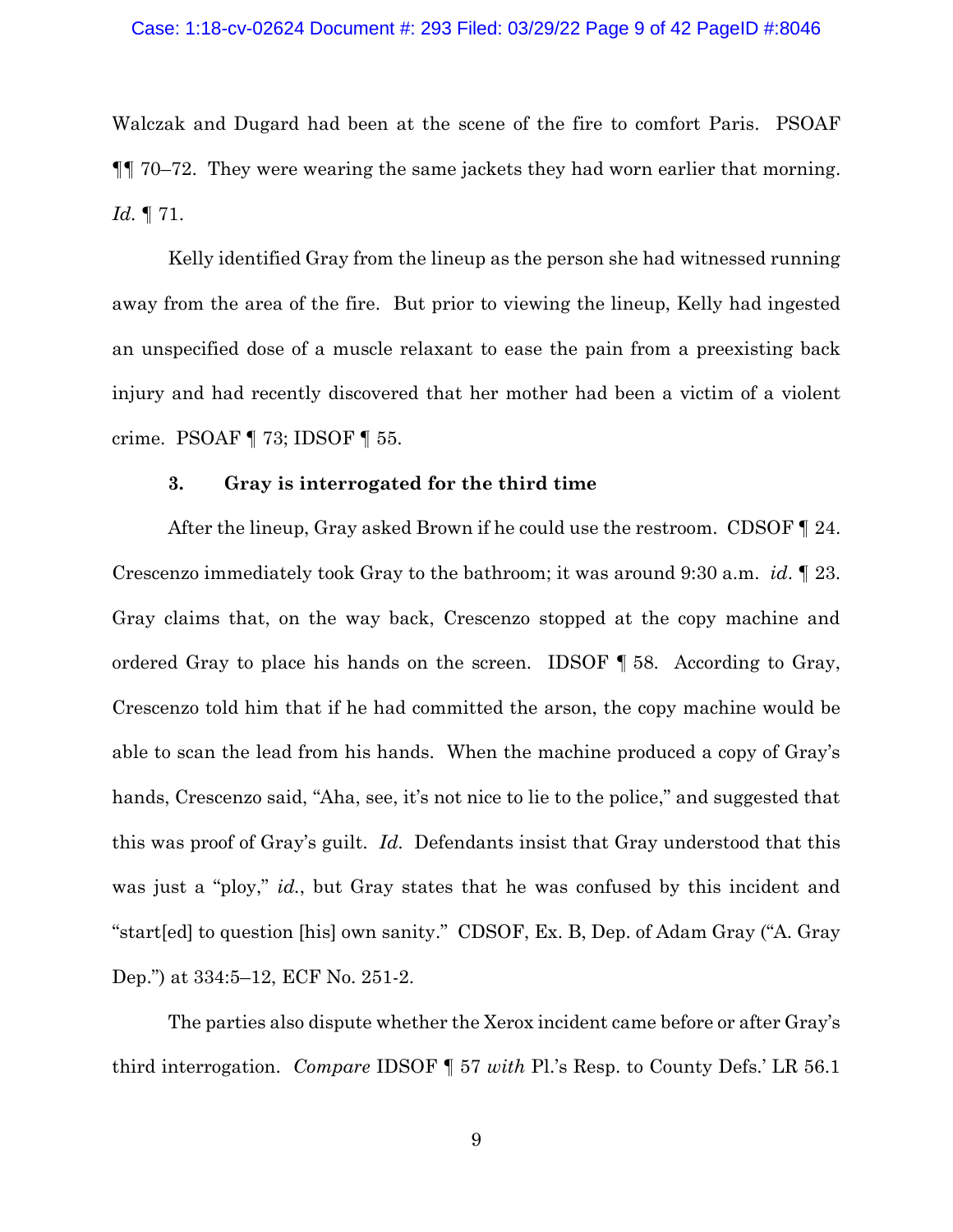Statement of Fact ("CDSOF") ("Pl.'s Resp CDSOF") ¶ 15, ECF No. 269 (laying out Gray's claimed timeline for the interrogations). But, in any event, everyone agrees that Gray's third interrogation occurred after Kelly had identified him in the lineup. IDSOF ¶ 57.

At this point, Brown told Gray that he had been identified in the lineup by a little old lady, and he "might as well come clean." *Id*. Gray claims that Defendants "verbally bludgeon[ed]" him during this interrogation, asking "why would a little old lady lie?" A. Gray Dep. at 349:19–22; 323:4–9. The interrogation ended as the last two had, with Gray denying involvement in the fire and crying in the interrogation room. IDSOF ¶ 57; A. Gray Dep. at 352:18–19.

## **4. Gray is interrogated for the fourth time**

After the third interrogation, Gray states, he was left alone in the interrogation room with Crescenzo. IDSOF ¶ 59. At this time, Gray also may have seen Brown watching them from the other side of the one-way mirror. *Id.* According to Gray, Crescenzo said, "[A]ll you gotta do is admit it, and we'll take you to a place where little firebugs like you go." *Id*. ¶ 59; A. Gray Dep. at 356:1–3. When Gray again denied having set the fire, Crescenzo responded, "I believe you" but "the only way you're going to get out of here is if you say that you did." *Id*. ¶ 60; A. Gray Dep. at 340:11–19. Crescenzo also said he would take Gray to school if he would just admit to setting the fire. IDSOF ¶ 60.

After hearing this, Gray replied, "Okay, I did it." *Id*. Crescenzo then went to get Brown to hear Gray's confession. A. Gray Dep. 359:2–23. This led to a fourth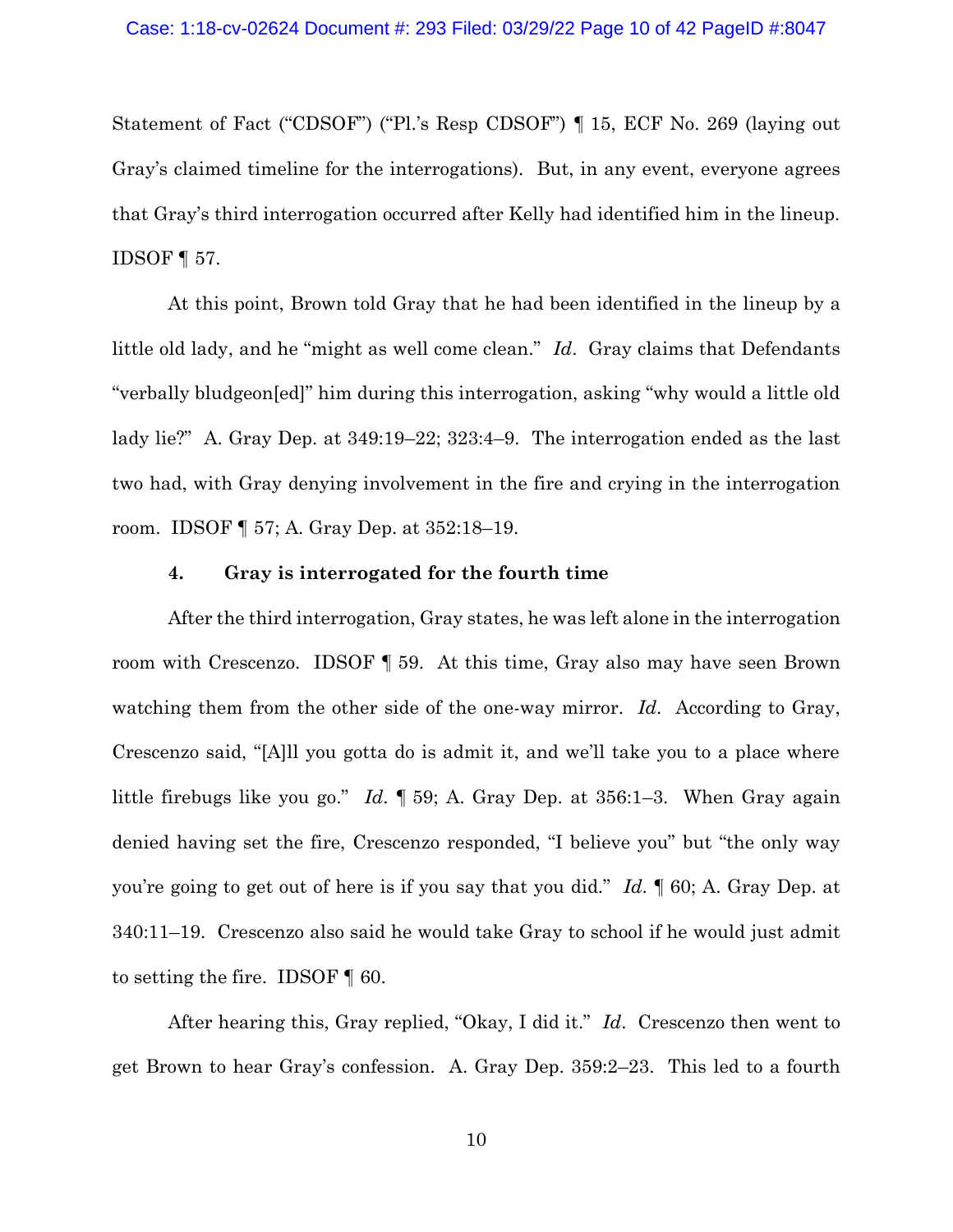#### Case: 1:18-cv-02624 Document #: 293 Filed: 03/29/22 Page 11 of 42 PageID #:8048

round of questioning by Brown, Crescenzo, and several other officers. A. Gray Dep. at 359:15–23.

It was during this interrogation that Gray gave his confession. IDSOF ¶ 60– 61. Gray has characterized the process of giving a confession as "ad-libbing." *Id*. ¶ 60. According to Gray, the question-and-answer session was like follow-the-leader: "they asked [him] a question, left or right," and he would choose one of their options. A. Gray Dep. at 378:19–21. At times, Gray "just used their own answers," IDSOF, Ex C, Dep. of Adam Gray ("A. Gray Dep. II") at 81:20–24, ECF No. 251-3. But sometimes, he included facts from his own imagination, and some details were "generated by [him]". IDSOF ¶ 62; 63. At the end, Gray says, he and the officers "talked through how they wanted [Gray] to say that [he] did it." A. Gray Dep. at 359:21–23. A court reporter then recorded Gray's confession in front of Brown and Davis. **IDSOF** 1 64.

The recorded confession went as follows. Gray was sleeping at Mel Gonzalez's house the night of the fire, when he left in the middle of the night "with an empty gallon of milk." *Id*. ¶ 65. He took it to the Clark gas station at 41st and Kenzie and paid two dollars for gasoline and filled the container "three-fourths filled." *Id*. He then went to 4139 S. Albany and poured the gasoline on the back porch, lit it on fire with a lighter, and "ran out of the yard and started running down the alley." *Id*. As he was running, he threw the milk container away in a nearby alley. *Id*. Gray saw a man in the alley, and he ran back to Mel's house. *Id*. Once there, he washed his hands, crushed the lighter, and flushed it down the toilet. *Id*.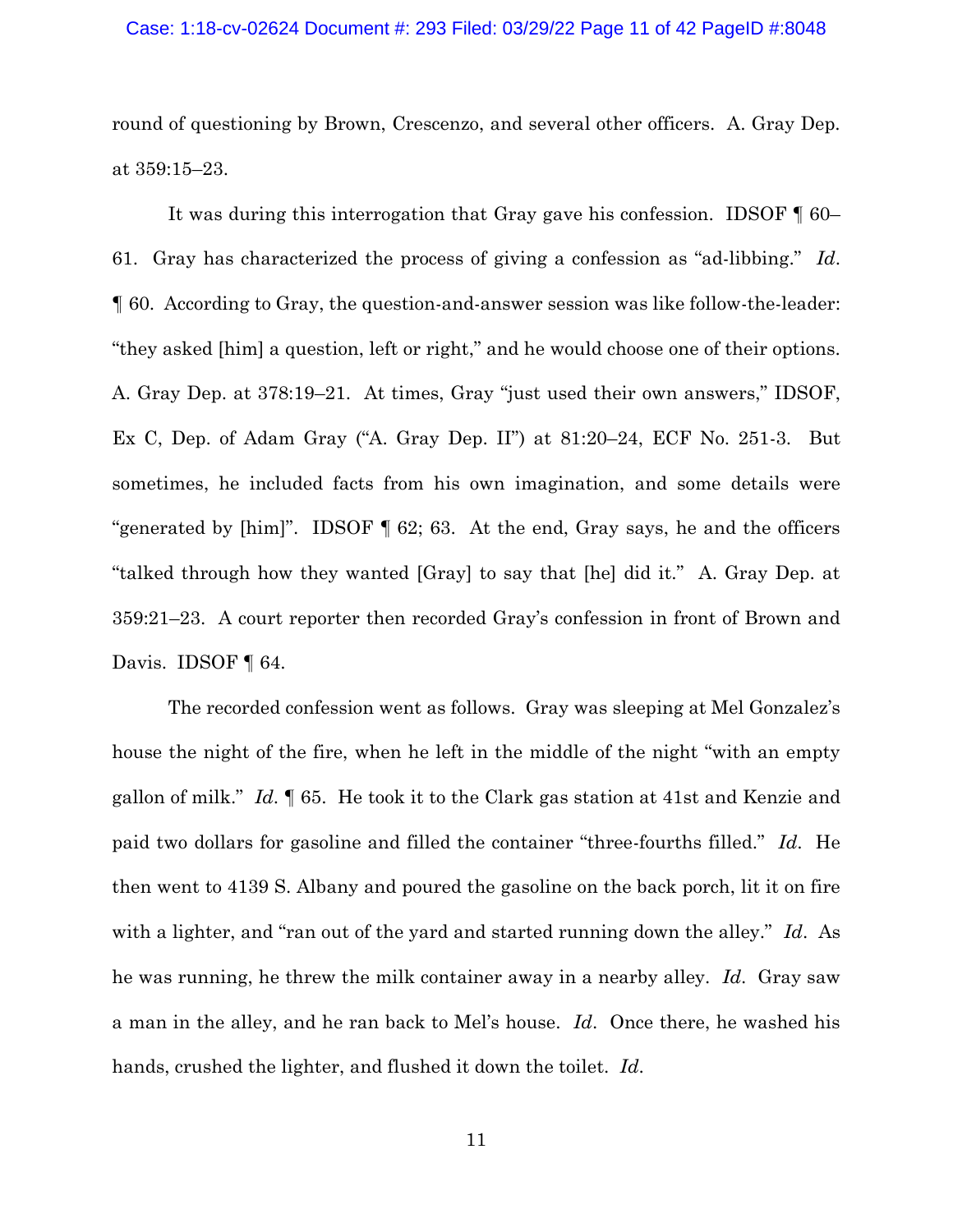For his part, Gray acknowledges that he made these statements to the court reporter but denies that they are true. He insists that he was forced to say these things by the Individual Defendants. Pl.'s Resp. IDSOF ¶ 65.

### **5. Post-confession investigation**

After Gray's confession, Crescenzo and Pochordo went to the alley and found a flattened milk carton, which was later admitted as evidence at Gray's trial. IDSOF ¶ 67. Defendants claim they found it in an alley less than half a block from the burned building. *Id*. Gray contests this and insists that he had never seen it before. Pl.'s Resp. IDSOF ¶ 67. The CPD lab analyzed swabs from the milk container, along with samples taken from the porch. IDSOF ¶ 110. The lab did not identify gasoline in any of the samples—neither in the milk carton nor on the porch at 4139 S. Albany. *Id.* ¶¶ 111–112.

The day after interrogating Gray, Crescenzo went to speak to Brenda Thomas, the overnight clerk at the Clark gas station where, Crescenzo believed, Gray had purchased the gasoline. *Id.* ¶ 70. As the Individual Defendants tell it, Crescenzo showed Thomas four photographs, including one of Gray. *Id.* ¶ 71. She selected Gray's photo and said she had sold the boy in the photo gasoline on the night of the fire sometime after 2 a.m. IDSOF ¶ 71. She testified to the same at Gray's criminal trial. IDSOF ¶ 71.

Gray, on the other hand, contends that Crescenzo pressured Thomas into identifying Gray from the photo array. Pl.'s Resp. IDSOF ¶ 71. When Thomas told Crescenzo that she could not identify any of the boys in the photo array, the detective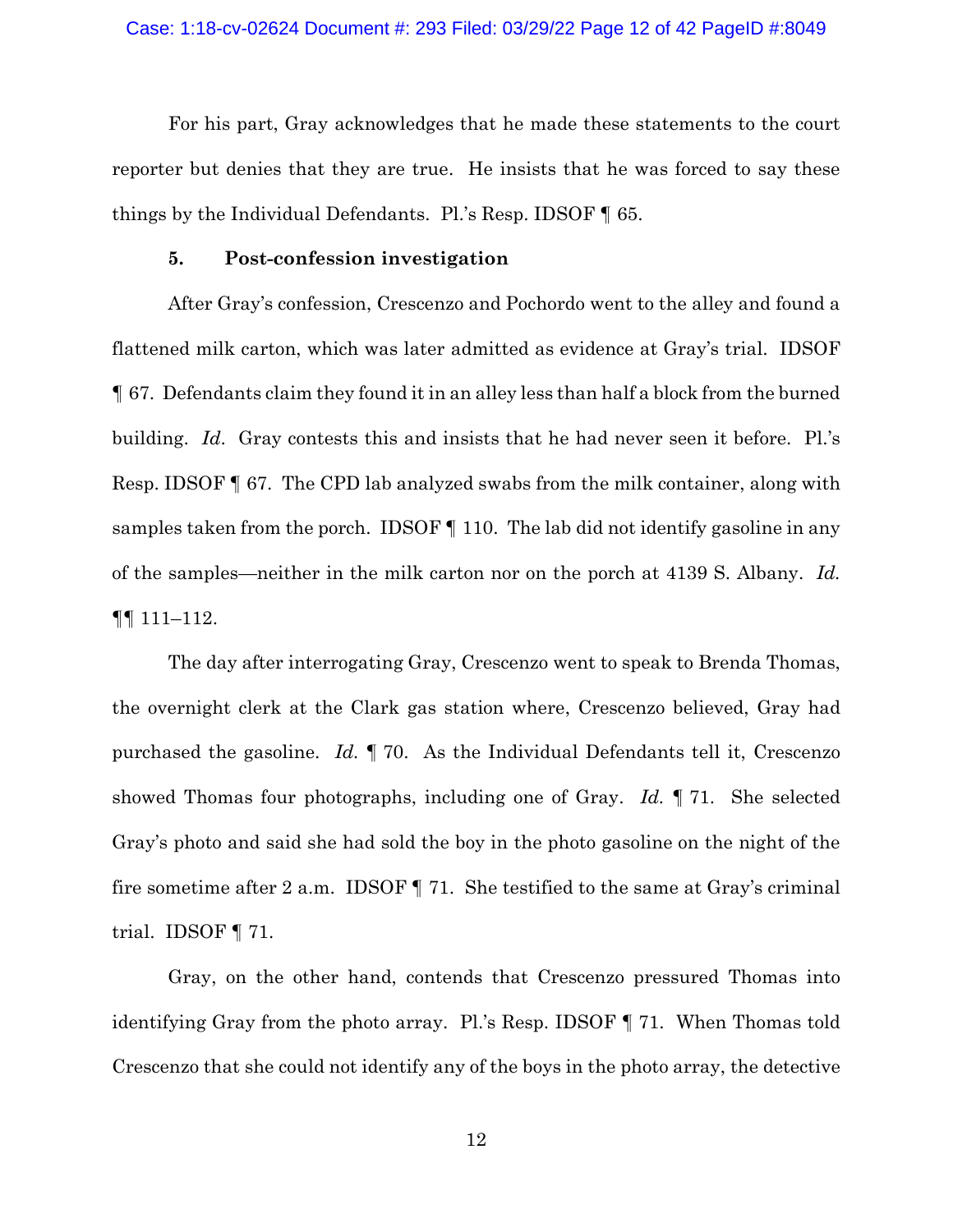#### Case: 1:18-cv-02624 Document #: 293 Filed: 03/29/22 Page 13 of 42 PageID #:8050

"became aggressive," and told her to "keep looking." *Id*. Gray further claims that Thomas initially selected a photograph of another boy, but Crescenzo and another detective "indirectly and non-verbally made it clear that they wanted her to pick a different photo" and "told her that they knew [Gray] lit the home on fire because the girl living there would no longer date him." *Id*. According to Gray, this pressure and Thomas's fear of being detained by the officers caused Thomas to select him and testify accordingly at trial. *Id*.

### **6. Gray's trial**

Gray was tried for arson and murder in April 1996. IDSOF ¶ 115. The prosecution presented Gray's confession, the identifications by Kelly and Thomas, as well as forensic testimony regarding the scene of the fire, the milk jug, and the associated analysis. A jury convicted Gray, and he was sentenced to life in prison. *Id*. ¶ 115.

In March 2017, Gray and the State's Attorney's Office filed a joint motion to vacate his conviction. *Id*. ¶ 148. The State's Attorney's Office declined to retry Gray "in the interests of justice" and voluntarily dismissed his indictment. *Id*. ¶ 148. Gray was granted a certificate of innocence on February 21, 2018. *Id*. ¶ 150. He filed this suit that same year.

13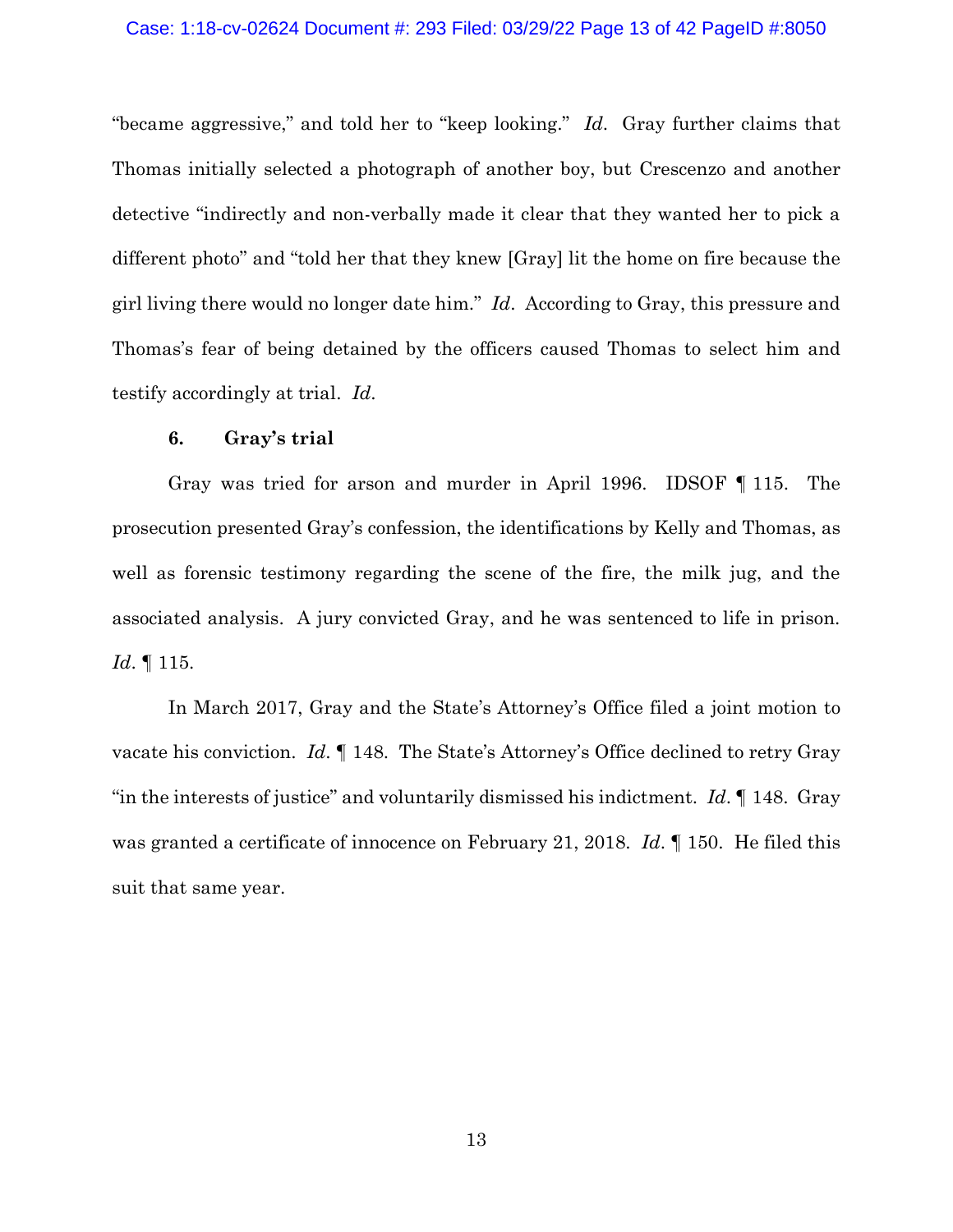### **II. Legal Standard**

Summary judgment is appropriate where "the movant shows that there is no genuine dispute as to any material fact and the movant is entitled to judgment as a matter of law." Fed. R. Civ. P. 56(a). The evidence considered for summary judgment "must be admissible if offered at trial, except that affidavits, depositions, and other written forms of testimony can substitute for live testimony." *Malin v. Hospira, Inc.*, 762 F.3d 552, 554–55 (7th Cir. 2014). In reviewing a motion for summary judgment, the Court gives the nonmoving party "the benefit of conflicts in the evidence and reasonable inferences that could be drawn from it." *Grochocinski v. Mayer Brown Rowe & Maw, LLP*, 719 F.3d 785, 794 (7th Cir. 2013).

The moving party has the initial burden of demonstrating the absence of a genuine issue of material fact. *Celotex Corp. v. Catrett*, 477 U.S. 317, 323 (1986). The nonmoving party must then "come forth with specific facts showing that there is a genuine issue for trial." *LaRiviere v. Bd. of Trs. of S. Ill. Univ.*, 926 F.3d 356, 359 (7th Cir. 2019) (quoting *Spierer v. Rossman*, 798 F.3d 502, 507 (7th Cir. 2015)).

To satisfy that ultimate burden, the nonmoving party must "do more than simply show that there is some metaphysical doubt as to the material facts," *Matsushita Elec. Indus. Co. v. Zenith Radio Corp.*, 475 U.S. 574, 586 (1986), and instead must "establish some genuine issue for trial such that a reasonable jury could return a verdict in her favor," *Gordon v. FedEx Freight, Inc.*, 674 F.3d 769, 772–73 (7th Cir. 2012); *see also Anderson v. Liberty Lobby, Inc.*, 477 U.S. 242, 248 (1986) ("[S]ummary judgment will not lie . . . if the evidence is such that a reasonable jury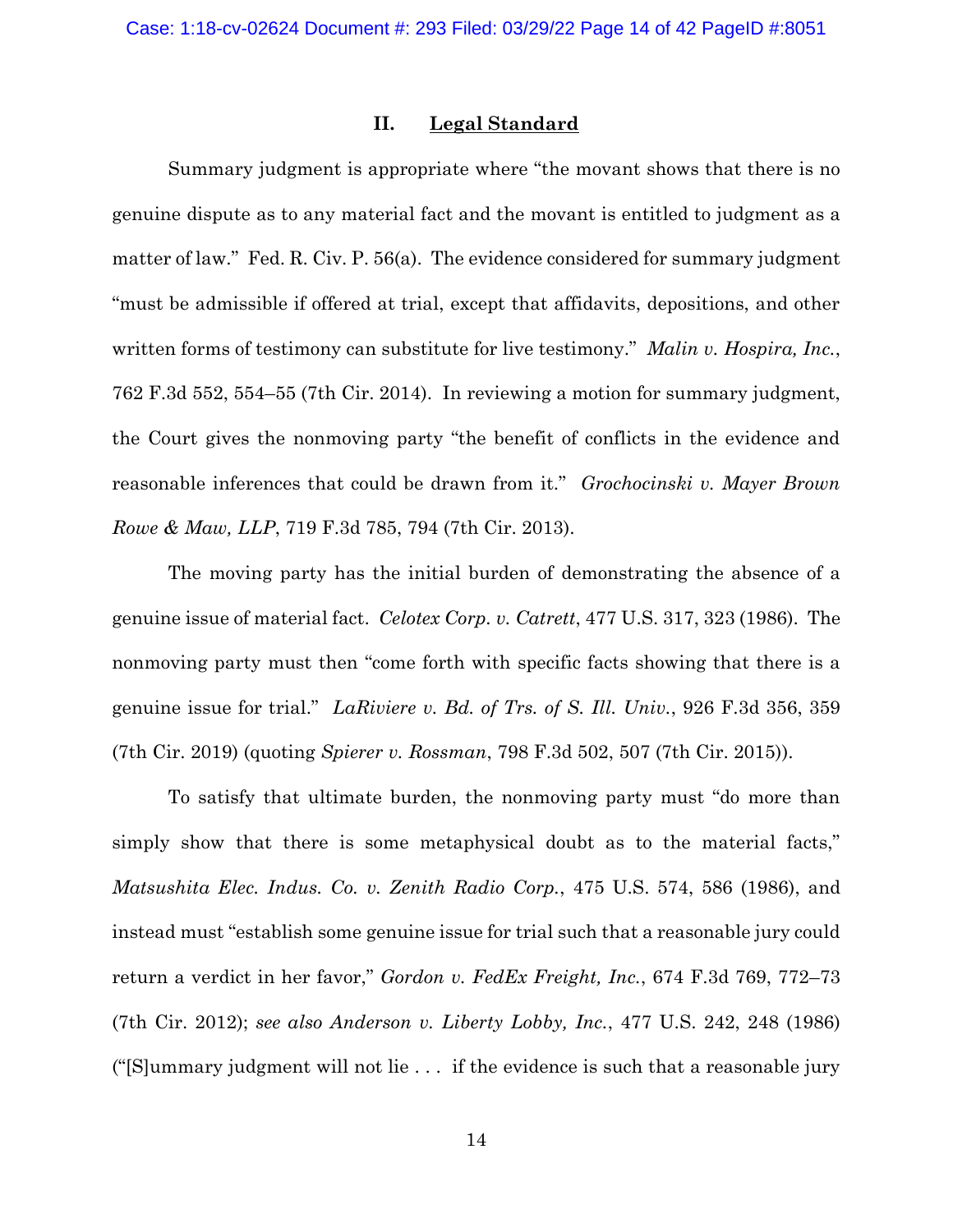could return a verdict for the nonmoving party.").

### **III. Analysis**

The Individual Defendants and Brown have filed motions for summary judgment as to Gray's various claims. The Court reviews each in turn.

### **A. The Individual Defendants**

Gray's § 1983 claims allege that the Individual Defendants violated his Fifth Amendment rights by coercing a confession that was used against him at his trial, violated his Fourth Amendment rights by detaining him pre-trial without probable cause, and violated his right to due process by fabricating inculpatory evidence against him while suppressing exonerating evidence. Gray also brings state law claims of malicious prosecution and intentional infliction of emotional distress. Lastly, he asserts that the Individual Defendants conspired against him to violate his constitutional rights and failed to intervene when others did so.

## **i. Coerced Confession**

Gray first claims that the Individual Defendants coerced his confession, which was later used against him at trial, in violation of his Fifth Amendment right against self-incrimination. To bring a successful claim of coerced confession, a plaintiff must show that he "has been compelled to be a witness against himself in a criminal case." *Chavez v. Martinez*, 538 U.S. 760, 770 (2003). In other words, he must prove (1) that he was coerced into confessing, and (2) that the confession was used against him in his criminal trial. This analysis considers the totality of the circumstances and asks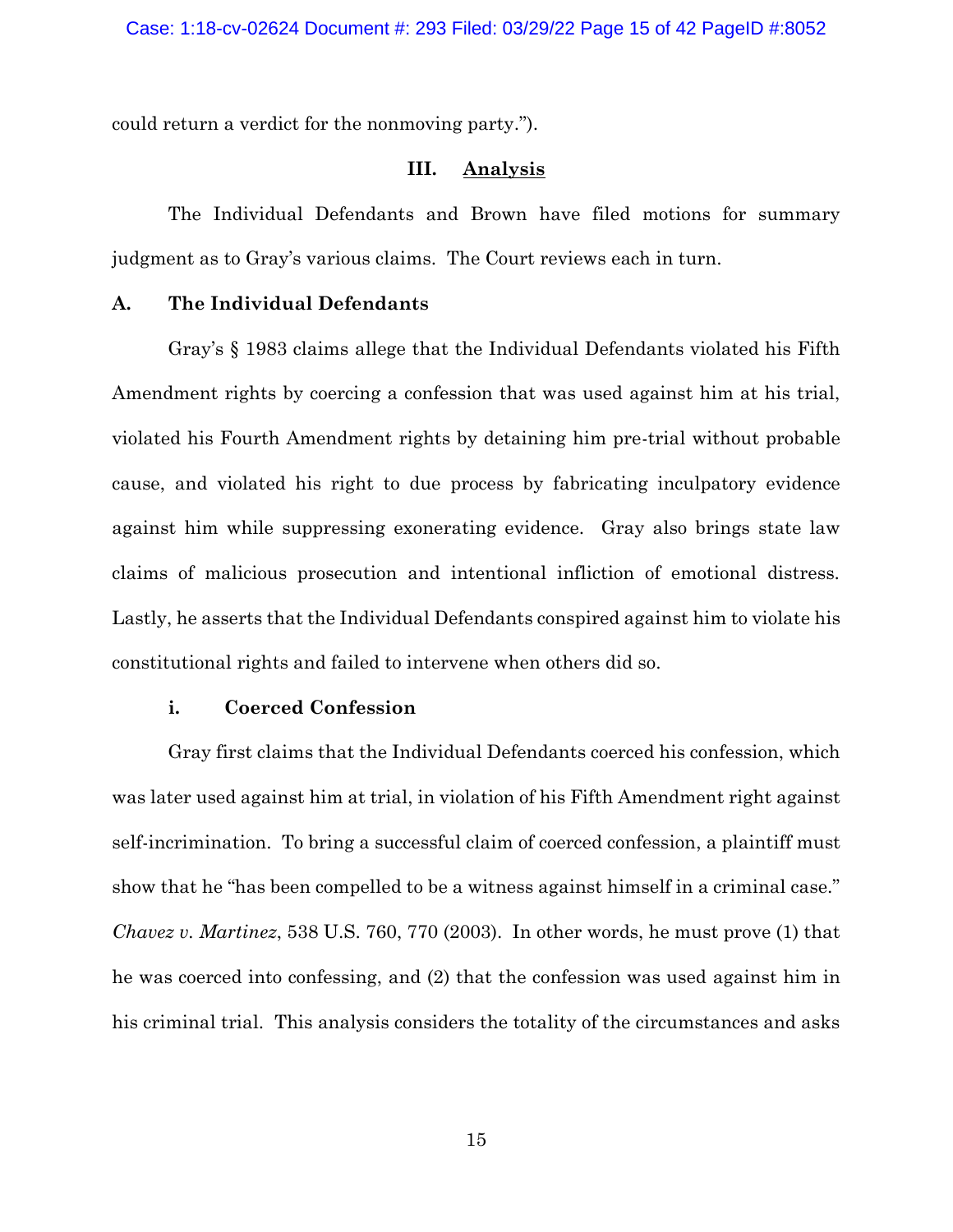#### Case: 1:18-cv-02624 Document #: 293 Filed: 03/29/22 Page 16 of 42 PageID #:8053

whether a defendant's "will was overborne in such a way as to render his confession the product of coercion." *Arizona v. Fulminante*, 499 U.S. 279, 288 (1991).

The Individual Defendants argue that Gray's coerced confession claim is timebarred under *McDonough v. Smith*, \_\_\_ U.S. \_\_\_, 139 S. Ct. 2149 (2019). In *McDonough*, the Supreme Court held that the statute of limitations for a § 1983 fabrication of evidence claim did not begin until the underlying criminal proceedings had been terminated in the plaintiff's favor. *Id.* at 2154–55. Gray argues that his coerced confession claim, like the fabrication of evidence claim in *McDonough*, is analogous to a state malicious prosecution claim and, accordingly, the statute of limitations did not begin to run until he received his certificate of innocence. For their part, the Individual Defendants contend that *McDonough* controls only insofar as it requires a fact-specific analysis, which in this case, shows that Gray's claims are time-barred. Both parties agree, however, that *McDonough* presents the proper framework for determining whether Gray's claims are timely.

*McDonough* employs two lines of reasoning to determine when a § 1983 cause of action accrues: analogy to common law causes of action, and analysis of the practical considerations raised by *Heck v. Humphrey*, 512 U.S. 477 (1994), which prohibits a federal court from entertaining a collateral attack on a state court criminal judgment under § 1983. *See McDonough*, 139 S. Ct. at 2155 ("This conclusion follows both from the rule for the most natural common-law analogy (the tort of malicious prosecution) and from the practical considerations that have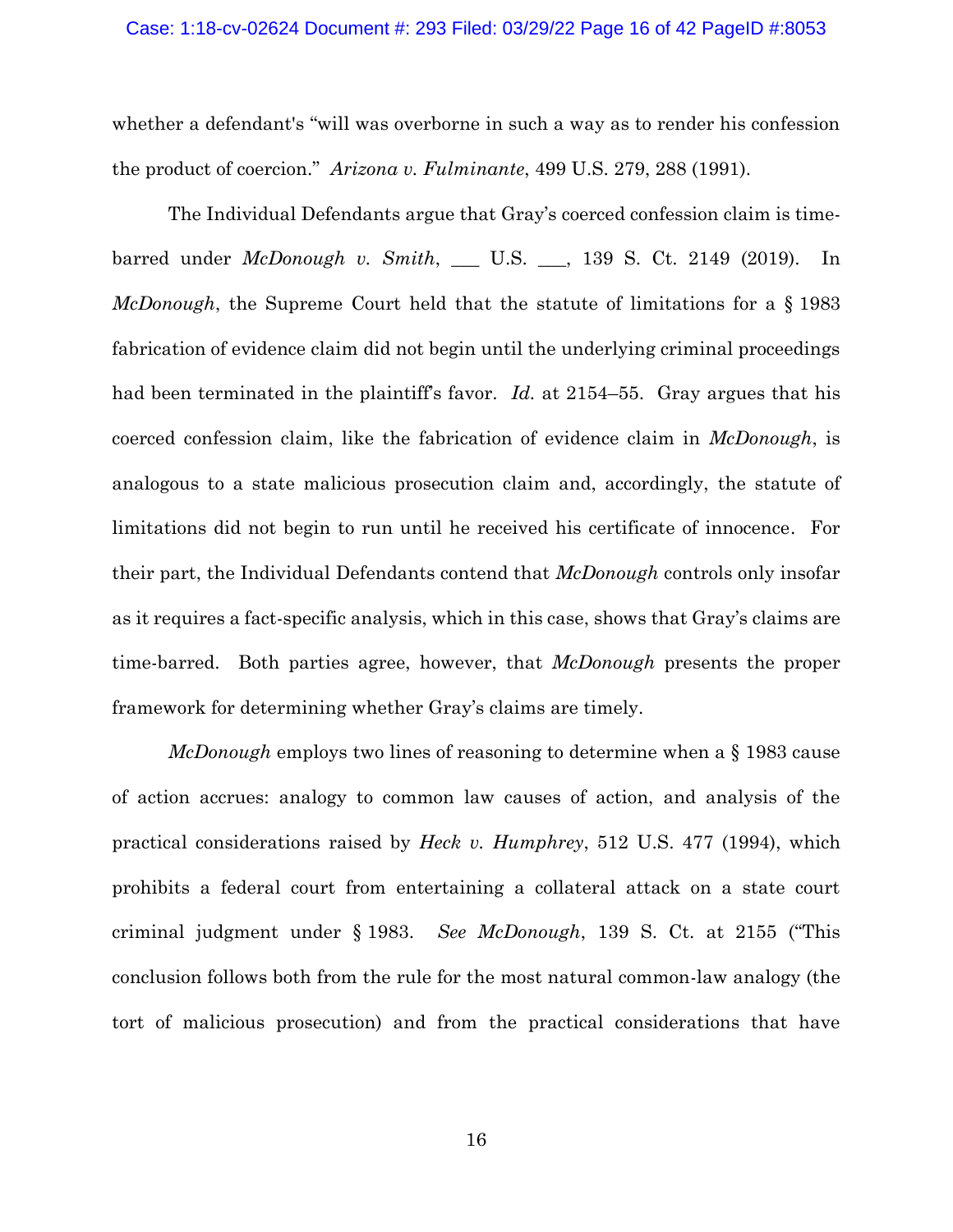previously led this Court to defer accrual of claims that would otherwise constitute an untenable collateral attack on a criminal judgment."). This Court will do the same.

First, Gray's Fifth Amendment claim is closely analogous to common law malicious prosecution claims. As the Seventh Circuit has explained, malicious prosecution is a tort that "allows damages for confinement imposed pursuant to legal process, including compensation for arrest and imprisonment, discomfort or injury to health, and loss of time and deprivation of society." *Savory v. Cannon*, 947 F.3d 409, 414 (7th Cir. 2019), *cert. denied*, 141 S. Ct. 251 (2020). In much the same way, Gray's Fifth Amendment claim is a challenge to the use of his coerced confession in his criminal trial (a form of legal process) and he seeks compensatory damages for the emotional and physical trauma he experienced during his resulting imprisonment. Tellingly, the Individual Defendants offer no more analogous tort. Accordingly, the Supreme Court's longstanding application of common law tort principles to § 1983 claims, *see Wallace v. Kato*, 549 U.S. 384, 388 (2007), supports a finding that these claims are timely. Other courts in this district have agreed. *See*, *e.g.*, *Savory v. Cannon*, 532 F. Supp. 3d 628, 635 (N.D. Ill. 2021); *Walker v. City of Chi.*, No. 20 C 7209, 2021 WL 4080770, at \*2 (N.D. Ill. Sept. 8, 2021).

Second, applying the practical considerations under *Heck*, 512 U.S. 477, supports this result. The question under *Heck* is whether § 1983 "claims 'would necessarily imply the invalidity of [a plaintiff's] conviction or sentence,'" *Savory*, 947 F.3d at 409 (quoting *Heck*, 512 U.S. at 487). If so, the claim does not accrue until after a plaintiff's criminal proceedings are terminated in his favor.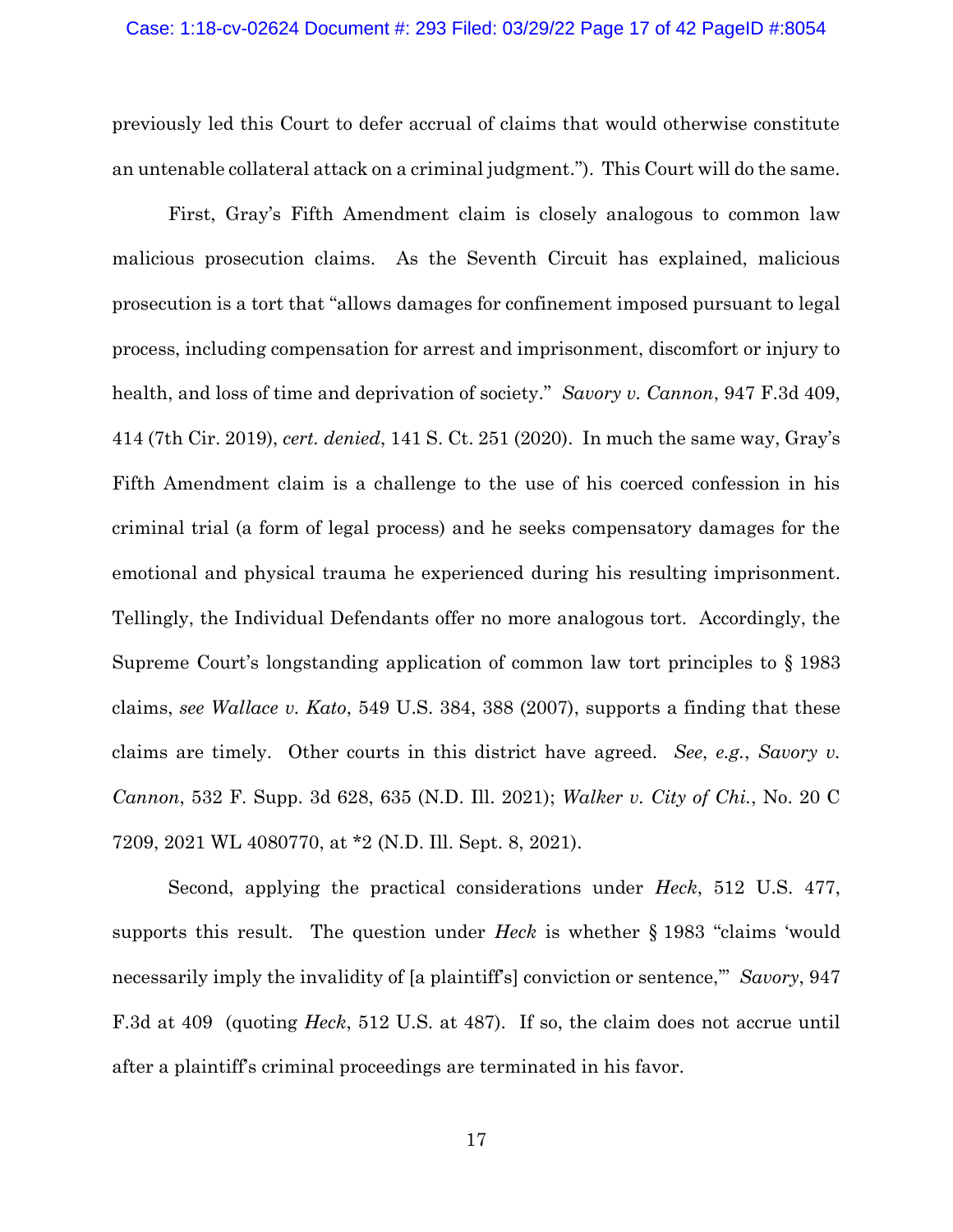### Case: 1:18-cv-02624 Document #: 293 Filed: 03/29/22 Page 18 of 42 PageID #:8055

Defendants argue that Gray's coerced confession claim does not imply the invalidity of his conviction. As Defendants see it, even if Gray's confession had been invalidated in 1996, his conviction would still be supported by other evidence, such as the eyewitness testimony from Kelly, Kasey Paris's account of her volatile relationship with Gray, and Barbara Paris's testimony that she had heard footsteps on the porch and smelled gasoline before the fire. But of the evidence presented at trial—the eyewitness testimony, the motive testimony, the potential presence of gasoline, and the allegedly coerced confession—the only one that definitely places Gray at 4139 S. Albany at the time of the fire is his confession. As such, the Court concludes that Gray's coerced confession claim does imply the invalidity of his conviction. At a minimum, a factual dispute exists as to whether the jury would have convicted Gray if the prosecution did not have the benefit of the confession. Accordingly, summary judgment on these grounds is denied. 9

### **ii. Deprivation of liberty claim**

Gray's next claim is that the Individual Defendants unlawfully detained him without probable cause in violation of the Fourth Amendment. *See Manuel v. City of Joliet*, \_\_\_ U.S. \_\_\_, 137 S. Ct. 911, 918 (2017) ("[T]hose objecting to a pretrial deprivation of liberty may invoke the Fourth Amendment when (as here) that deprivation occurs after legal process commences."); *see also Lewis v. City of Chi.*, 914 F.3d 472, 476–77 (7th Cir. 2019) (clarifying that the Fourth Amendment governs

<sup>&</sup>lt;sup>9</sup> Individual Defendants also make a passing argument that Gray's testimony does not establish any interrogation behavior that "shocks the conscience." However, Gray's response makes clear that he is not alleging a due process violation under this theory.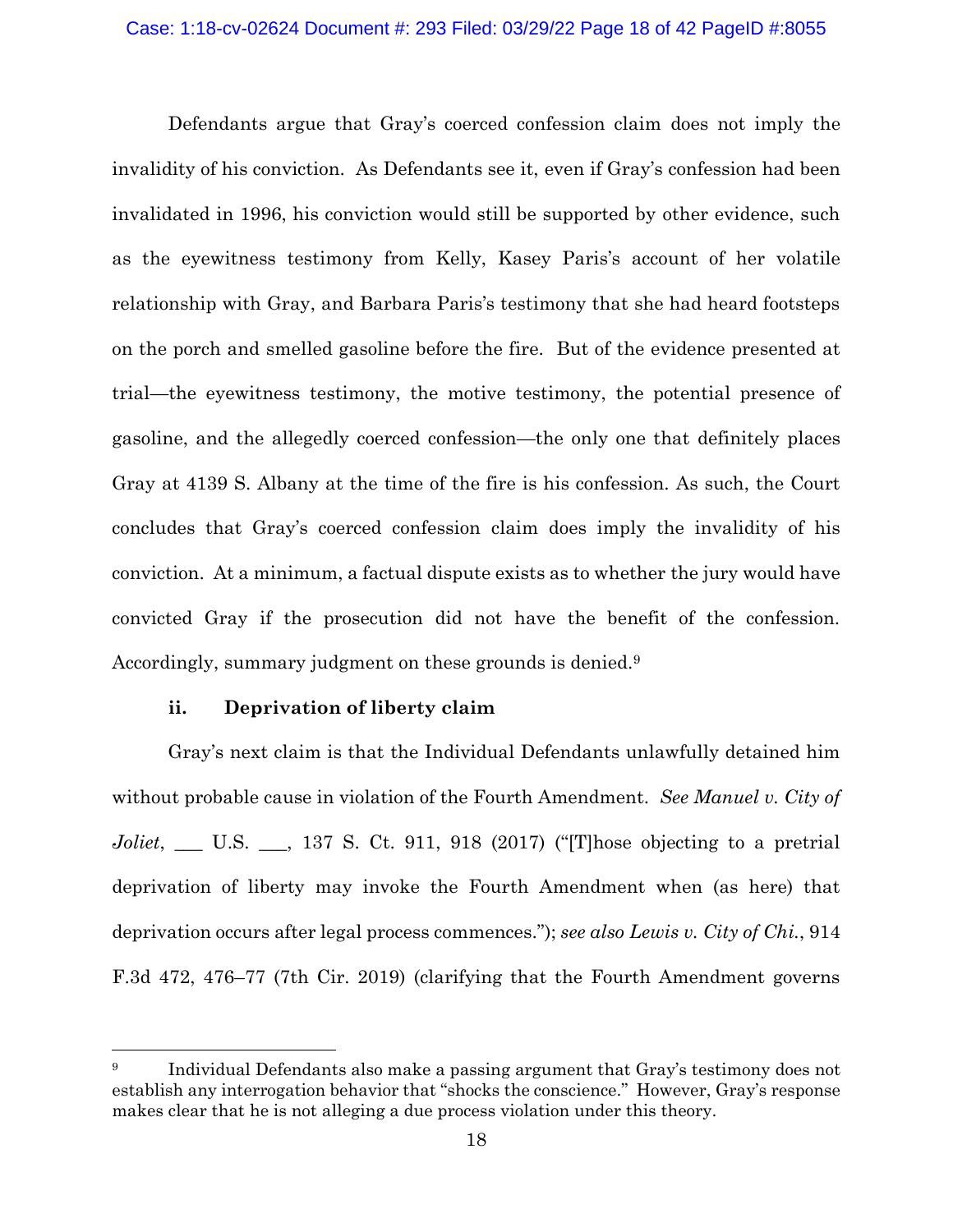claims of pretrial detention both before and after the initiation of judicial process). The Individual Defendants first contend that this claim also is untimely. Alternatively, they argue that no genuine dispute of material fact exists as to whether there was probable cause to detain Gray.

### **1. Timeliness**

Citing *Lewis*, Defendants insist that Gray's pretrial detention claim accrued upon conviction. But this is unpersuasive. First, like a coerced confession claim, wrongful pretrial detention is akin to malicious prosecution in that it "allows damages for confinement imposed pursuant to legal process." *Savory*, 947 F.3d at 414. And second, Gray's claim asserts that his confession was coerced, the eyewitness testimony against him was fabricated, and there was no scientific evidence of arson at the scene of the fire. If Gray had brought a pretrial detention claim on those grounds at the time of his conviction, it surely would have invalidated his underlying conviction—after all, it aims to discredit every piece of evidence against him but Kasey Paris's motive testimony. Thus, the Court concludes that this claim did not accrue until the favorable termination of Gray's criminal case. *See Savory v. Cannon*, 532 F. Supp. 3d 628, 636 (N.D. Ill. 2021); *Hill v. Cook Cnty.*, 463 F. Supp. 3d 820, 838 (N.D. Ill. 2020); *Culp v. Flores*, 454 F. Supp. 3d 764, 768 (N.D. Ill. 2020).

### **2. Merits of the claim**

As to the merits of Gray's wrongful pretrial detention claim, the Individual Defendants argue that, because there was probable cause to detain Gray, his claim must fail. And as they correctly point out, probable cause is a low bar, "requiring only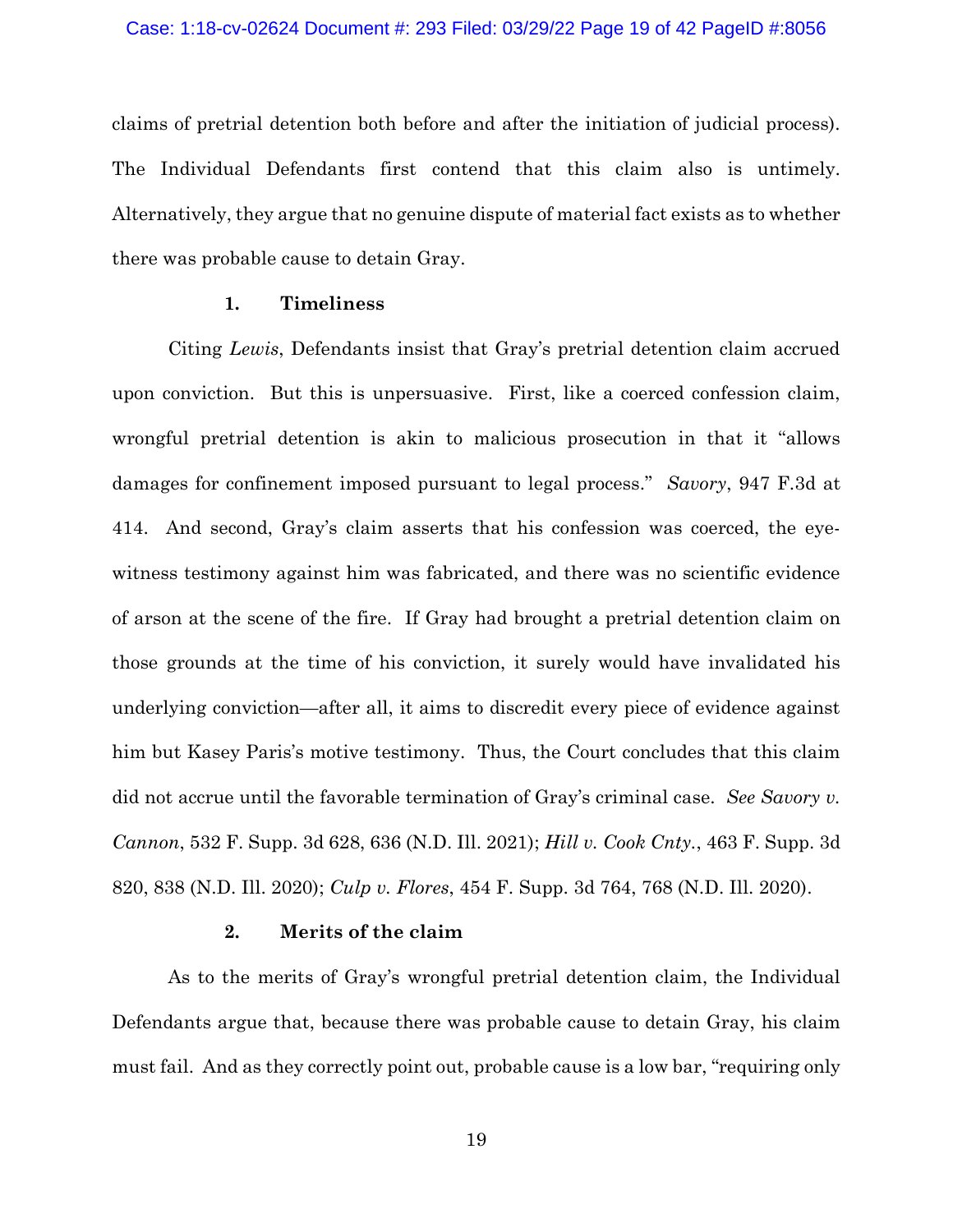#### Case: 1:18-cv-02624 Document #: 293 Filed: 03/29/22 Page 20 of 42 PageID #:8057

a probability of criminal activity; it exists whenever an officer or a court has enough information to warrant a prudent person to believe criminal conduct has occurred." *Young v. City of Chi.*, 987 F.3d 641, 644 (7th Cir. 2021) (quoting *Whitlock v. Brown*, 596 F.3d 406, 411 (7th Cir. 2010)). But "an officer may not close his eyes to facts that would clarify the situation and defeat probable cause." *Young*, 987 F.3d at 645 (cleaned up). It is an objective inquiry, accounting for all the information available to an officer at the time, *id.* at 644, and the touchstone of that inquiry is reliability. *See Hurt v. Wise*, 880 F.3d 831, 841 (7th Cir. 2018) ("Reliability . . . is the gravamen of probable cause."), *overruled on other grounds by Lewis v. City of Chicago*, 914 F.3d 472 (7th Cir. 2019).

The Individual Defendants maintain that, even without Gray's confession, Kelly's identification of him near the scene, the testimony provided by Kasey Paris and her brother, the fact that witnesses smelled gasoline at the fire, and the lack of evidence of an accidental cause collectively gave them probable cause to arrest Gray. They cite to the facts in *Young*, where the police had probable cause to believe that the Gray was in possession of a firearm because he was found in his car with a firearm sitting next to him on the console in plain view. *Young*, 987 F.3d at 644–645. There, the Seventh Circuit held that probable cause existed to detain Young based on these facts, even if police had later fabricated additional evidence against him as Young claimed. *See id.* at 645.

But in *Young*, those facts were undisputed. Here, the Individual Defendants' probable cause argument rests almost entirely on disputed facts. First, while Kelly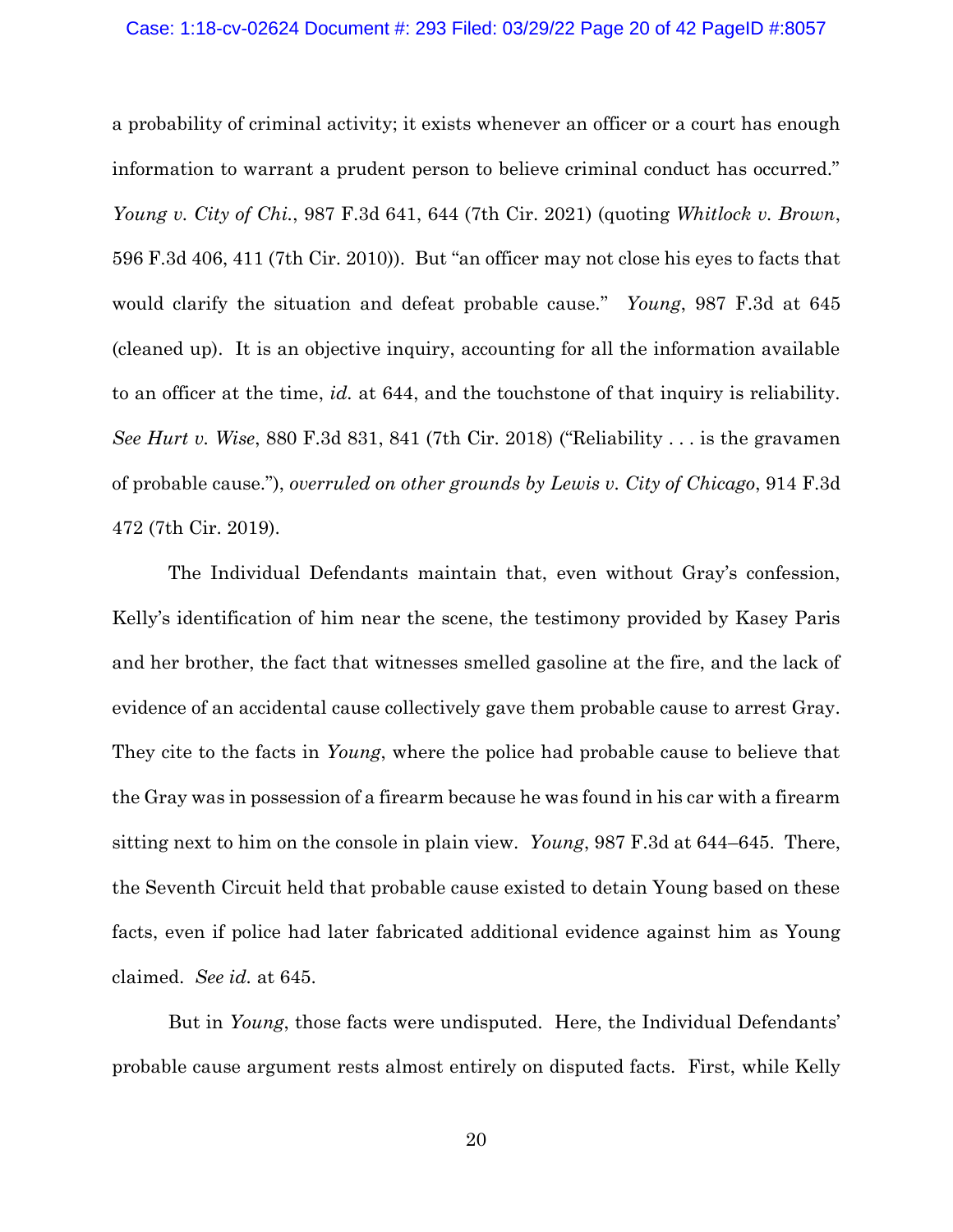#### Case: 1:18-cv-02624 Document #: 293 Filed: 03/29/22 Page 21 of 42 PageID #:8058

picked Gray out of a lineup the day of the fire, the validity of that lineup is in question. For example, Gray has provided evidence that the lineup had fewer people than what the CPD, FBI, and nationally-recognized policing guidelines recommended at the time. PSOAF ¶ 82. Two of the participants were present at the scene of the fire and could be seen comforting the victim. *Id.* ¶ 71. And that the fourth boy in the lineup looked Hispanic to Kelly, who had described the boy she saw fleeing the fire as being white. *Id.* **[4]** 72. Taking the evidence in the light most favorable to Gray, a reasonable jury could conclude that the officers would have been aware that Kelly's identification of Gray was not reasonably reliable. *See Hurt*, 880 F.3d at 841.

Without Kelly's identification, Individual Defendants are left with the Parises' motive testimony on one hand, and Mel's alibi testimony on the other. Whether those facts are sufficient to constitute probable cause is a question better left to a jury. *See*, *e.g.*, *Camm v. Faith*, 937 F.3d 1096, 1106 (7th Cir. 2019) (denying summary judgment where the plaintiff pointed to evidence invalidating the portions of the warrant application specific to him, even while other evidence about the crime scene remained reliable). Accordingly, the Individual Defendants' motion for summary judgment as to Gray's wrongful pretrial detention claim is denied.

### **3. Due process claims**

Gray believes that the Individual Defendants violated his due process rights in two principal ways. First, he argues that they fabricated inculpatory evidence while suppressing exculpatory evidence. Second, Gray contends that the Individual Defendants violated his due process rights by using his false confession at trial.

21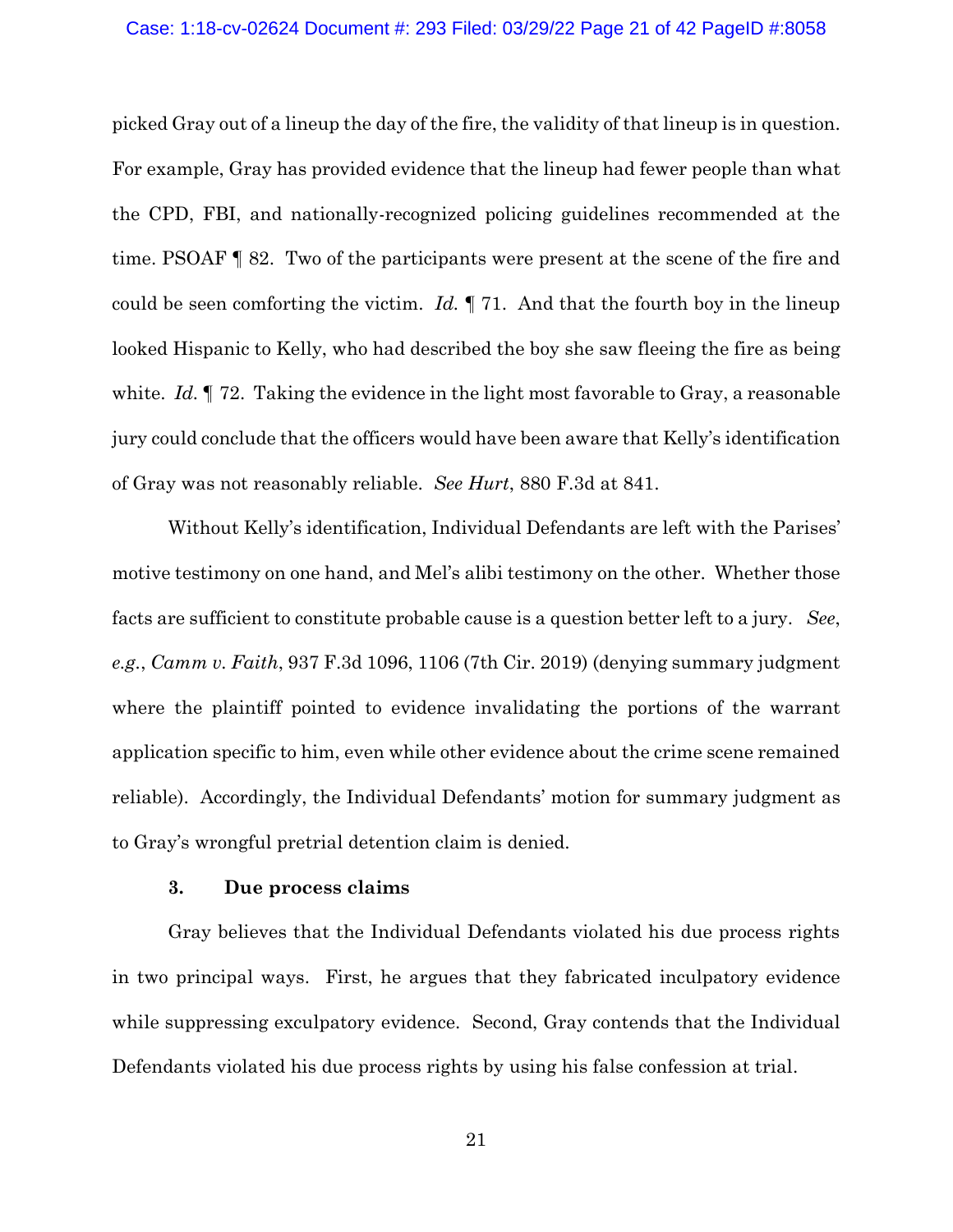## **i. Fabrication claims**

A plaintiff can bring a due process claim for two different types of fabricated evidence: physical evidence and witness testimony. Fabricated physical evidence is necessarily false, because it is entirely created by the state actor offering it at trial. *See Avery v. City of Milwaukee*, 847 F.3d 433, 439 (7th Cir. 2017). By contrast, witness testimony can be *coerced* without being *fabricated*. As the Seventh Circuit explains:

> A reluctant witness or co-conspirator whose testimony an officer must pry out through aggressive interrogation techniques may be telling the truth despite the measures used. Fabricated testimony [like fabricated physical evidence], meanwhile, is invariably false because it is made up by the officer, who knows he is making it up.<sup>10</sup>

*Coleman v. City of Peoria, Illinois*, 925 F.3d 336, 346 (7th Cir. 2019).

Only the use of false, fabricated testimony violates the due process rights of a defendant. To prevail on this claim, a plaintiff must show that the officers (1) knowingly fabricated (2) false evidence (physical or testimonial), (3) the false evidence was used against him in his criminal trial, and (4) it was material to his conviction. *See Coleman*, 925 F.3d 336; *Patrick v. City of Chi.*, 974 F.3d 824, 835 (7th Cir. 2020).

Gray bases his fabrication of evidence claims on the following evidence: his confession, eyewitness testimony by Thomas and Kelly, the milk jug, and the evidence indicating that the fire was caused by arson. There is little question that Gray has

<sup>10</sup> The Individual Defendants' motion for summary judgment suggests that fabricated testimony can *never* support a due process claim. But this is incorrect, as the following discussion shows.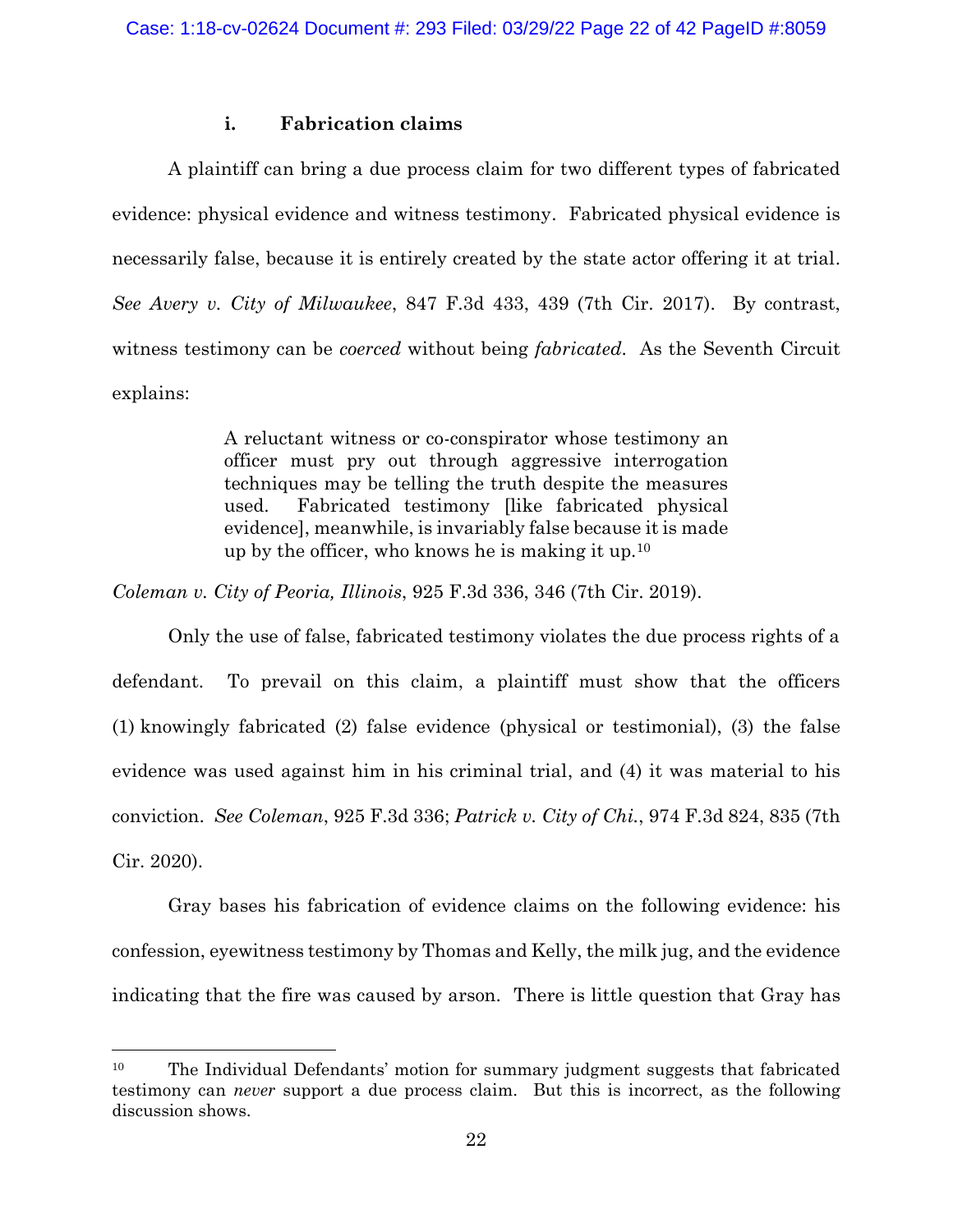#### Case: 1:18-cv-02624 Document #: 293 Filed: 03/29/22 Page 23 of 42 PageID #:8060

the facts to survive summary judgment as to prongs (2) through (4). Gray's confession, the eyewitness testimony, the milk jug, and arson evidence were all offered as evidence at his criminal trial. And a reasonable jury could find that these pieces of evidence were material to the verdict. *See Patrick*, 974 F.3d at 835 (materiality requires only "a reasonable likelihood the evidence affected the judgment of the jury"). Furthermore, if Gray's account of the facts is believed*—i.e*., Gray was at Mel's house all night, Pl.'s Resp IDSOF ¶ 102; there was no milk jug filled with gasoline, Pl.'s Resp. IDSOF  $\P$  67; and Gray did not start the fire, PSOAF  $\P$  1—a reasonable jury could find that the evidentiary items were false.<sup>11</sup>

The remaining question, then, is whether a reasonable jury could find that the officers *knew* that this evidence was false. As the Seventh Circuit has explained, "[t]his is a high bar to clear." *Coleman*, 925 F.3d at 344. But Gray need not have a smoking gun or an admission to prove knowledge. At summary judgment, he only needs to offer sufficient evidence from which a reasonable jury could find that the Individual Defendants knew the evidence they were eliciting was false. In all but one instance, Gray has satisfied this burden. *See Anderson v. City of Rockford*, 932 F.3d 494, 511 (7th Cir. 2019) (citing the relevant time frame for a plaintiff to show evidence of knowing fabrication by an officer as the time of trial).

<sup>&</sup>lt;sup>11</sup> The Individual Defendants argue that no fabrication claim can survive based on the use of the milk container at trial because "it is beyond dispute that the milk container actually existed," Indiv. Defs.' Mem. at 29. But all physical evidence offered at a trial "actually exist[s]"—that is what makes it physical evidence. That does not mean it was not knowingly fabricated.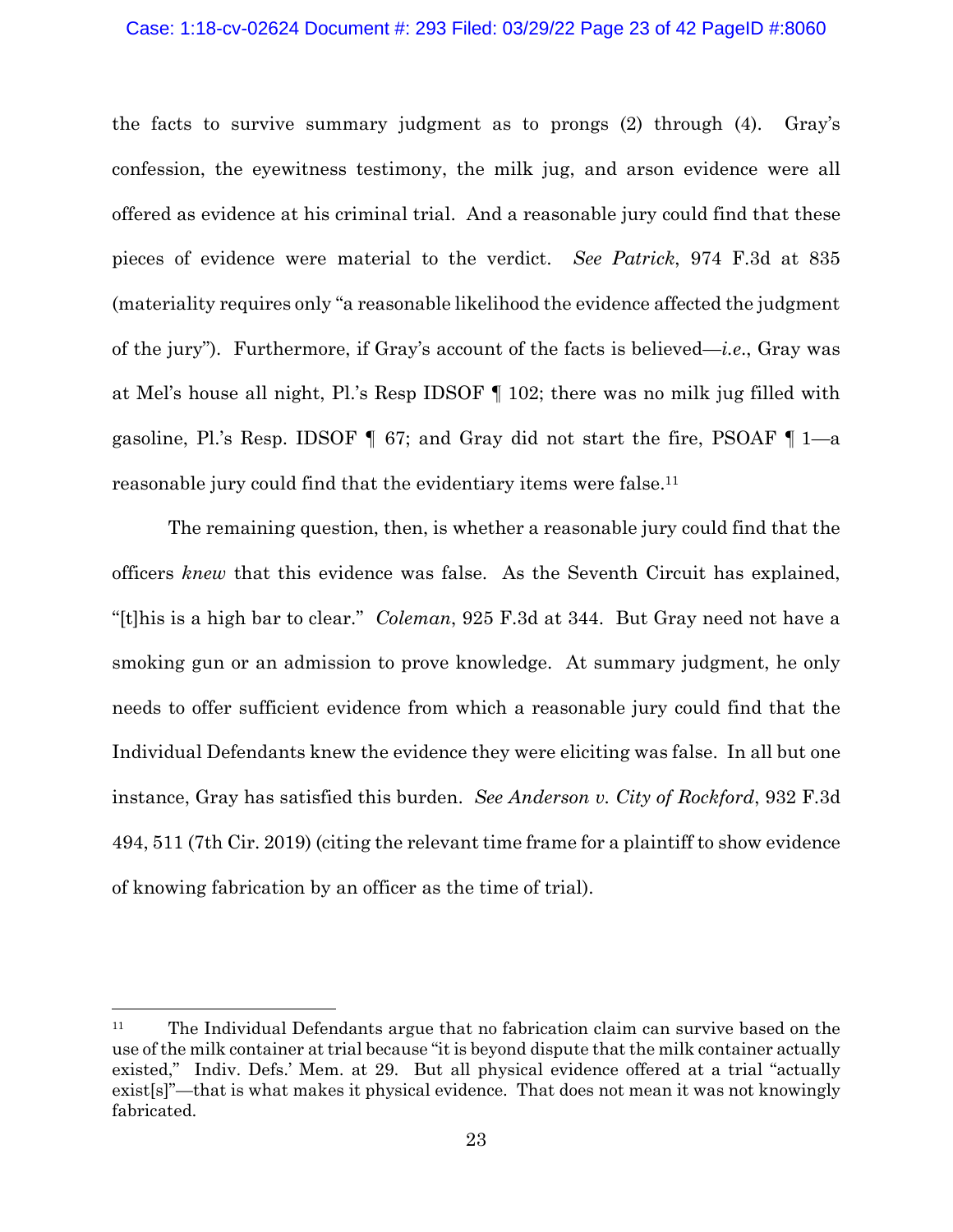## **a. Gray's confession**

Gray has offered his own sworn testimony that he did not commit the crime and that he had no reason to believe a milk jug full of gasoline was involved in the fire at 4139 S. Albany. Pl.'s Resp. IDSOF ¶ 67. Although the source of the milk jug in his confession is disputed, Pl.'s Resp. IDSOF ¶ 63, Gray states that Defendants proposed the concept of gasoline to him. A. Gray Dep. at 388:22–389:10. By the time the case went to trial two years later, the Individual Officers were aware that the analysis of the milk jug and of the porch showed no evidence of gasoline. PSOAF ¶ 4. If a jury were to credit Gray's testimony over the Individual Defendants', they could reasonably find that the Individual Defendants must have known by the time of trial that the confession was false.

### **b. Thomas's photo identification**<sup>12</sup>

Similarly, if Gray's evidence is taken as true (as it must be at this stage), a reasonable jury could find as follows. The Individual Defendants knew there was no gasoline in the milk jug or at the scene of the fire. PSOAF ¶ 4. They knew that Thomas had started to select a photo of a different teen, before Crescenzo and another detective suggested that she should pick Gray's photo. Pl.'s Resp. IDSOF ¶ 71. This evidence, taken together, could lead a reasonable jury to believe that Crescenzo and

<sup>12</sup> Defendants argue that any evidence from Brenda Thomas's affidavit must be disregarded at summary judgment because she was not available for deposition and her affidavit would not be admissible at trial. But "[t]o be considered on summary judgment, evidence must be admissible at trial, though 'the form produced at summary judgment need not be admissible.'" *Cairel v. Alderden*, 821 F.3d 823, 830 (7th Cir. 2016) (citations omitted). And while Thomas's affidavit would not be admissible at trial, her sworn testimony would be. Accordingly, the Court will consider her affidavit at this juncture.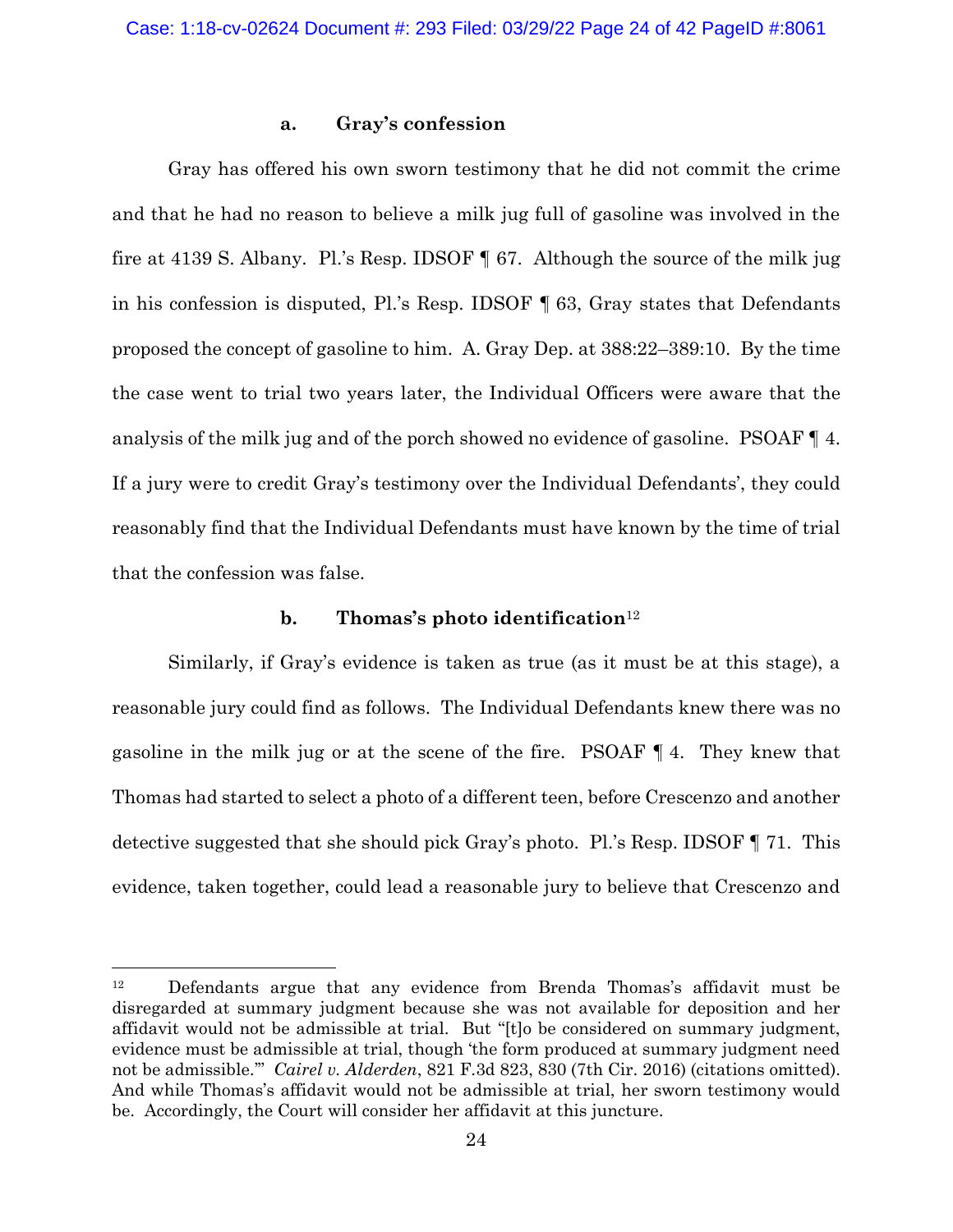Pochordo knew by the time of trial that Thomas's testimony identifying Gray was false.

### **c. Kelly's lineup identification**

Kelly's testimony is a closer call, but there is sufficient evidence on the record to create a genuine factual question as to this issue. As explained above, there are facts from which a reasonable jury could find that the lineup procedures were woefully defective and that the Individual Defendants were aware of this. Based on this, a reasonable jury also could decide that the Individual Defendants knew that Kelly's identification was completely unreliable and fanciful, despite Kelly's insistence that her statement was accurate.

## **d. Milk container**

As for the milk container, the Individual Defendants argue that there is no evidence that they knowingly fabricated evidence by using the milk jug at Gray's trial. They insist that just because there was no proof of gasoline in the milk container at the time it was tested does not mean it never contained gasoline. But the lack of gasoline residue in the container is certainly circumstantial evidence from which a jury could infer that the jug never contained gasoline. Indeed, this is supported by Gray's expert witness John Lentini, who opines that the material found in the milk jug not only was not gasoline, but did not match the material found at the scene of the fire. IDSOF ¶ 136. Taken in the light most favorable to the Gray, a reasonable jury could find that the officers knew they were offering physical evidence against Gray that had nothing to do with the crime.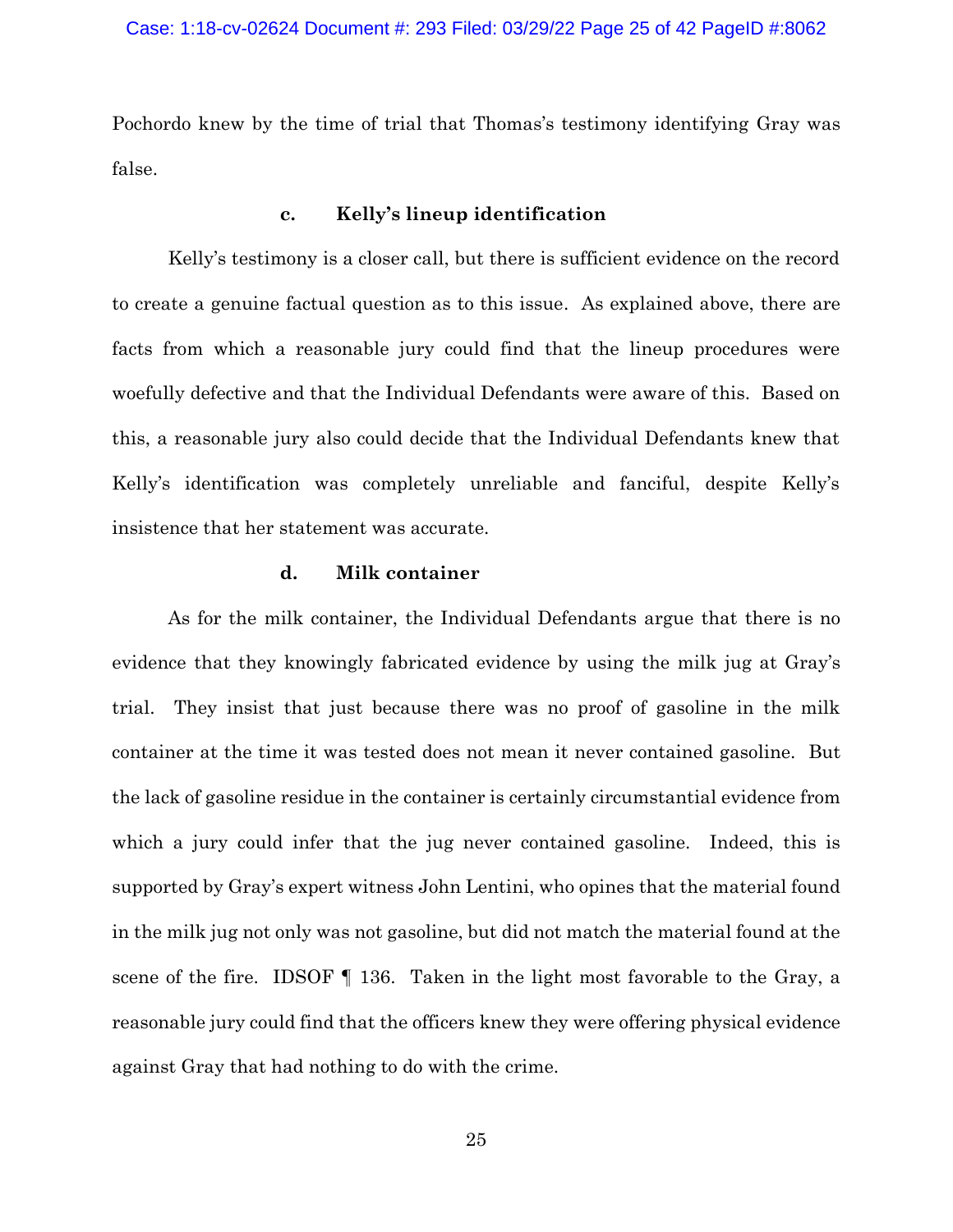### **e. Arson evidence**

The Individual Defendants are correct as to the arson evidence. Gray claims that Rokosik and Gruszka knowingly placed false information in their reports about the fire at 4139 S. Albany, suggesting that some evidence (like alligatoring of wood) was indicative of arson when it was not. To support this theory, Gray argues that: Gruszka had taken a class from a Fire Marshal who knew that blistering and alligatoring were not signs of accelerant as early as 1984, well before Gray's arrest; Pl.'s Resp. at 38; Gruszka determined the fire was started with accelerant before any laboratory testing had been performed; and Rokosik had access to a guide called the NFPA 921, which warned that alligatoring was not indicative of accelerant. *Id*. But the record contains no evidence of what Gruzka learned in his course. And even Gray's own expert witness acknowledges that the NFPA 921's guidance on alligatoring and blistering of wood was not widely accepted in the fire investigation community at the time of Gray's arrest or conviction. Lentini Dep. at 162, ECF No. 259-58. No reasonable jury could find from this evidence that the Individual Defendants knowingly fabricated the arson evidence. As such, summary judgment as to this claim is granted in favor of Gruszka and Rokosik.

### **ii. Suppression of exculpatory evidence**

Gray further makes a due process claim based on the suppression of exculpatory evidence surrounding the Brenda Thomas photo identification. Gray argues that the coercive nature of Thomas's identification is exculpatory and should have been disclosed to him before his criminal trial. To make out a suppression claim,

26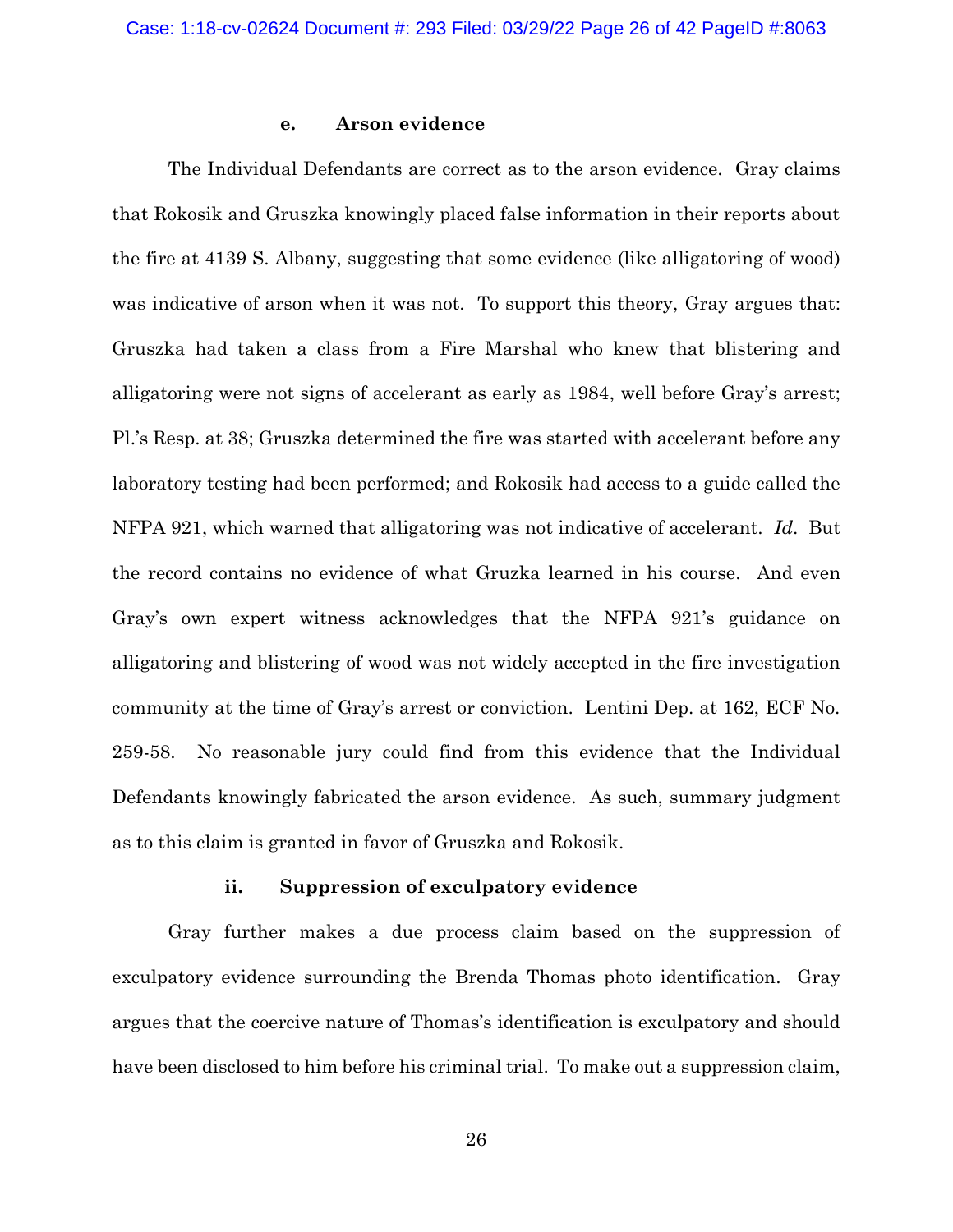#### Case: 1:18-cv-02624 Document #: 293 Filed: 03/29/22 Page 27 of 42 PageID #:8064

a plaintiff must point to suppressed evidence and show that it is " $(1)$ ... either exculpatory or impeaching and is favorable to the accused; (2) the government, either willfully or inadvertently, suppressed the evidence; and (3) the suppressed evidence resulted in prejudice." *Petty v. City of Chi.*, 754 F.3d 416, 423 (7th Cir. 2014). In the context of coerced witness statements, disclosure of the coercive police tactics used would defeat the due process claim, because "[a]rmed with the . . . disclosure, the accused can impeach the coerced testimony by pointing to the tactics the officers used to extract it, and the jury has a fair opportunity to find the truth." *Avery v. City of Milwaukee*, 847 F.3d 433, 439 (7th Cir. 2017).

Gray has offered sufficient evidence from which a reasonable jury could find that Defendants suppressed exculpatory evidence related to Thomas's testimony. Gray points to an affidavit in which Thomas swears that she tried to pick another photograph from the lineup, but Crescenzo and Pochordo made clear she needed to pick Gray's picture. Pl.'s Resp. IDSOF ¶ 71. Gray insists that his criminal defense counsel was never made aware of the suggestive nature of this photo identification, which constitutes impeachment evidence. *See Avery*, 847 F.3d at 437.

Defendants respond that this claim fails because Gray could have obtained the same information through reasonable diligence—all his counsel had to do was interview Thomas. But if Thomas's affidavit is believed, she was pressured to lie by police officers and she testified only out of fear of going to jail. Pl.'s Resp. IDSOF ¶ 71. Defendants offer no reason to believe that, under these intimidating

27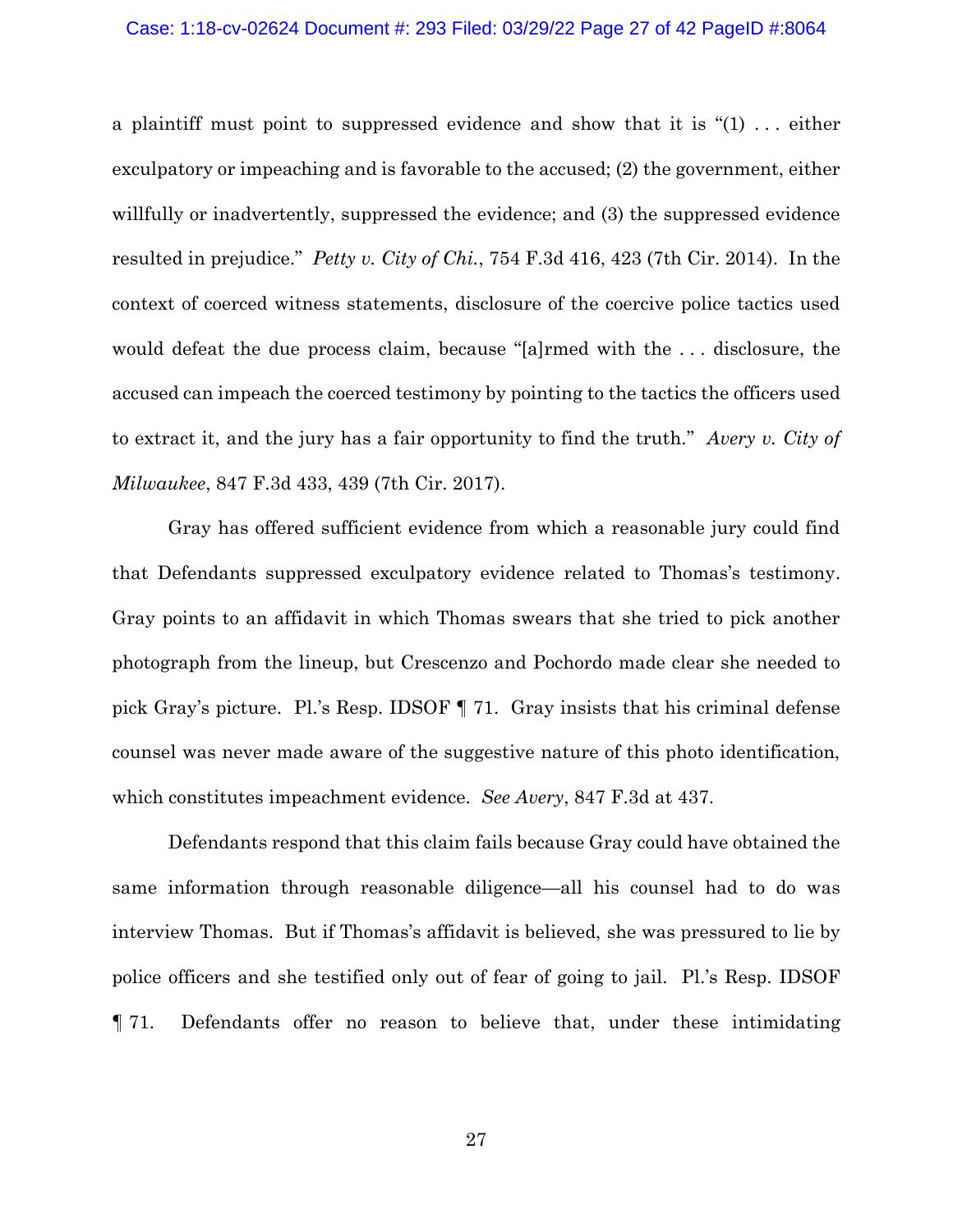circumstances, Thomas would have disclosed this information to Gray's counsel, even if she had been asked. Accordingly, summary judgment is denied as to this claim. <sup>13</sup>

## **iii. Unduly suggestive identification**

For his final due process claim, Gray contends that the Individual Defendants used Thomas's testimony even though they knew that the methods used to obtain that testimony were unconstitutionally suggestive. The Individual Defendants argue that such a claim can never constitute a violation of due process. This is incorrect. *See Coleman*, 925 F.3d at 347 ("[T]he Fourteenth Amendment's Due Process Clause requires the exclusion of an eyewitness identification if the unduly suggestive circumstances are so egregious as to taint the entire trial."); *United States v. Traeger*, 289 F.3d 461, 474 (7th Cir. 2002); *Bolden v. City of Chi.*, No. 17 CV 417, 2019 WL 3766104, at \*20 (N.D. Ill. Aug. 9, 2019).

Whether an identification was unduly suggestive is evaluated under a totality of the circumstances test. *See Coleman*, 925 F.3d at 374; *Traeger*, 289 F.3d at 474. The relevant factors include:

> [T]he opportunity of the witness to view the criminal at the time of the crime, the witness' degree of attention, the accuracy of the witness' prior description of the criminal, the level of certainty demonstrated by the witness at the

<sup>13</sup> The Individual Defendants' reliance on *Holland v. City of Chicago*, 643 F.3d 248 (7th Cir. 2011), is misplaced. In *Holland*, the court found no due process violation from the failure to disclose information about the victim's identification of the defendant, not because the defense could have accessed the information through reasonable diligence, but because there was no evidence to support the existence of any coercive tactics being used in the first place. *See Holland*, 643 F.3d at 256. ("[T]here is no evidence that either officer[] . . . coerced [the victim] to lie or were otherwise withholding exculpatory evidence on this point from the defense."). Here, whether Thomas was coerced into identifying Gray from the photographs is a question of fact for trial. *See Jimenez v. City of Chicago*, 830 F. Supp. 2d 432, 447 (N.D. Ill. 2011).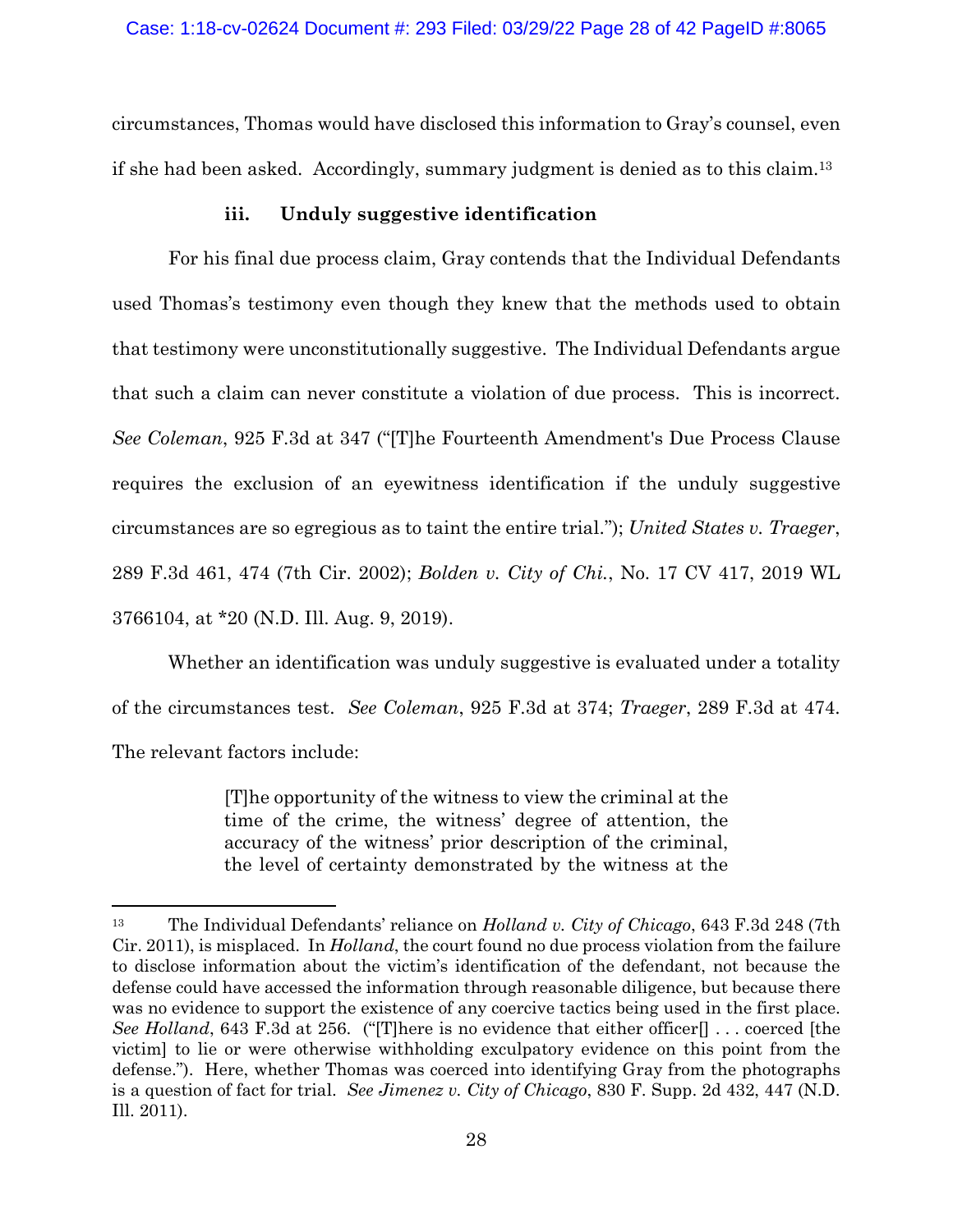confrontation, and the length of time between the crime and the confrontation.

*Neil v. Biggers*, 409 U.S. 188, 199–200 (1972).

Applying these factors, there is a triable issue as to whether the detectives used unduly suggestive procedures when questioning Thomas. Specifically, according to Thomas, when questioned by the detectives, she tried to choose another photo (suggesting very little certainty) before the police convinced her to select the photo of Gray. Defendants do not deal with any of these issues in their motion for summary judgment, and it is denied.

### **4. Malicious prosecution**

Gray's next claim is a state law claim for malicious prosecution. Under Illinois law, a malicious prosecution claim has five requirements: "(1) the commencement or continuation of an original criminal or civil judicial proceeding by the defendant; (2) the termination of the proceeding in favor of the plaintiff; (3) the absence of probable cause for such proceeding; (4) the presence of malice; and (5) damages resulting to the plaintiff." *Johnson v. City of Chi.*, No. 20 C 7222, 2021 WL 4438414, at \*3 (N.D. Ill. Sept. 28, 2021). Here, the Individual Defendants argue that they are entitled to summary judgment because there was probable cause to commence a criminal proceeding against Gray and because they did not act with malice.

First, the Individual Defendants are correct that probable cause defeats a malicious prosecution claim. *See Coleman*, 925 F.3d at 350. But as explained *supra*, a reasonable jury could find that the Individual Defendants lacked probable cause to believe that Gray committed a crime.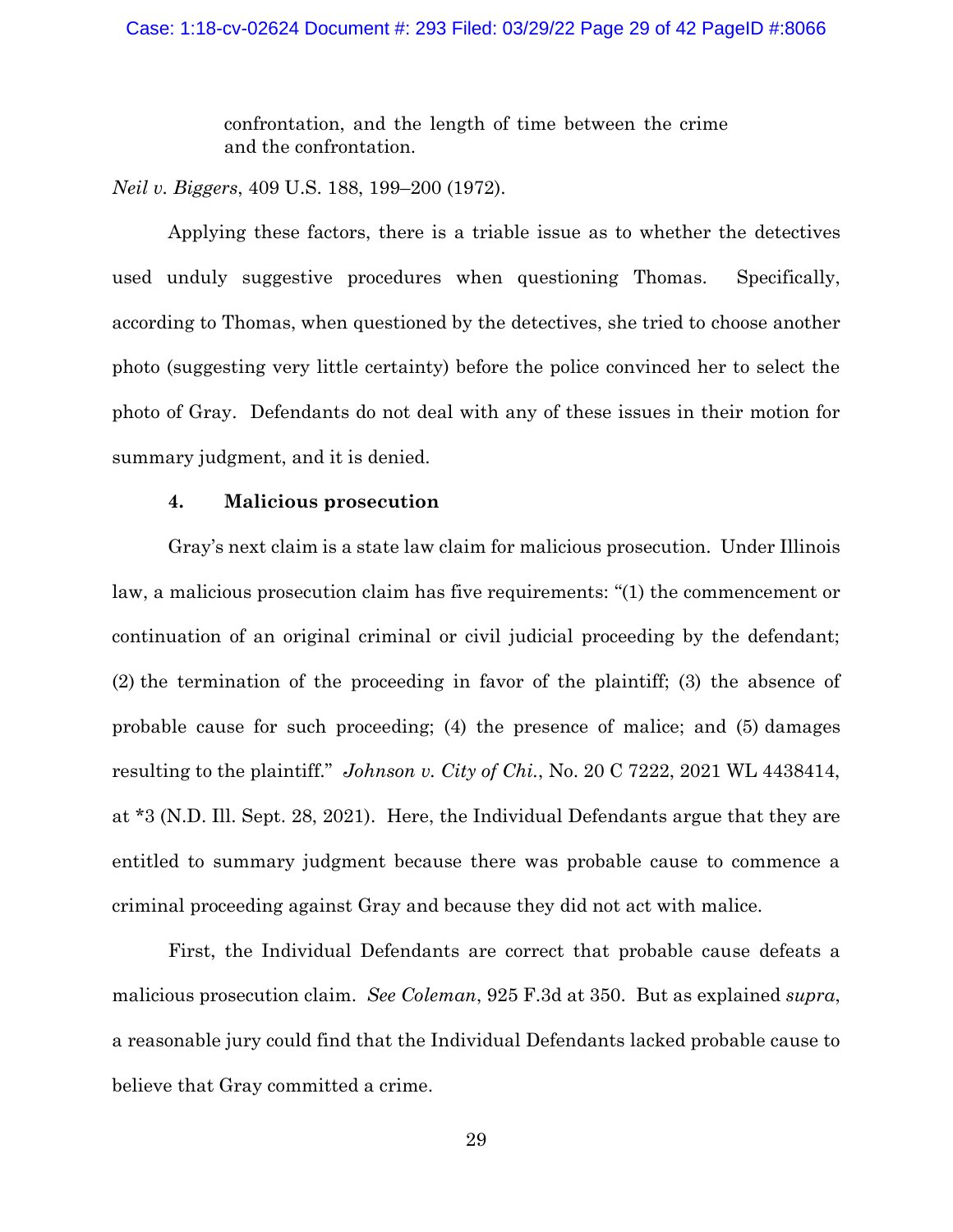#### Case: 1:18-cv-02624 Document #: 293 Filed: 03/29/22 Page 30 of 42 PageID #:8067

Second, the Individual Defendants insist that they did not act with malice because they did not act with "any improper motive or purpose." Indiv. Defs.' Mem. at 37. But Illinois law does not define malice so narrowly. The Supreme Court of Illinois has recently held that malice includes "any reason other than to bring the responsible party to justice. . . . [and] may be inferred from a lack of probable cause when the circumstances are inconsistent with good faith by the prosecutorial team and lack of probable cause has been clearly proved." *Beaman v. Freesmeyer*, N.E.3d \_\_\_, 2021 WL 3204481, at \*19 (Ill. July 29, 2021), *reh'g denied* (Sept. 27, 2021). In this case, not only could a jury infer malice from a lack of probable cause, but a reasonable jury could find that the Individual Defendants *knew* that there was no evidence that Gray had started the fire. The Individual Defendants' motion is denied as to this claim as well.

### **5. State and Federal Conspiracy**

The Court turns next to Gray's claims of state and federal conspiracy. "A civil conspiracy claim under Illinois law requires . . . '(1) the existence of an agreement between two or more persons (2) to participate in an unlawful act or a lawful act in an unlawful manner, (3) that an overt act was performed by one of the parties pursuant to and in furtherance of a common scheme, and (4) an injury caused by the unlawful overt act.'" *Fulton v. Bartik*, No. 20 C 3118, 2021 WL 2712060, at \*16 (N.D. Ill. July 1, 2021) (quoting *Lewis v. Lead Indus. Ass'n*, 178 N.E.3d 1046, 1053–1054 (Ill. 2020)). Similarly, "[t]o prevail on a [federal] conspiracy claim, 'the plaintiff must show that (1) the individuals reached an agreement to deprive him of his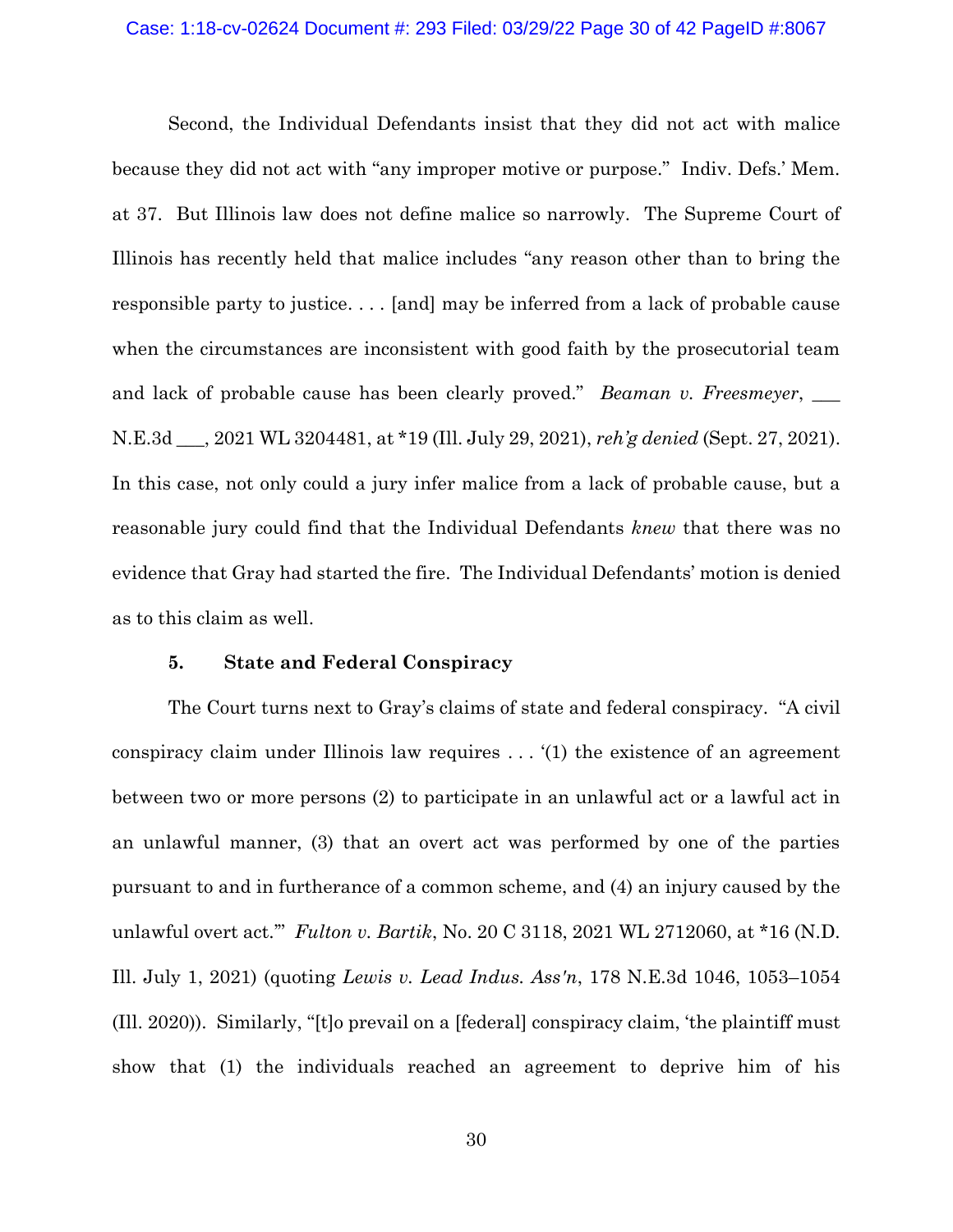### Case: 1:18-cv-02624 Document #: 293 Filed: 03/29/22 Page 31 of 42 PageID #:8068

constitutional rights, and (2) overt acts in furtherance actually deprived him of those rights.'" *Daugherty v. Page*, 906 F.3d 606, 612 (7th Cir. 2018) (quoting *Beaman v. Freesmeyer*, 776 F.3d 500, 510 (7th Cir. 2015)). "Because conspiracies are often carried out clandestinely and direct evidence is rarely available, plaintiffs can use circumstantial evidence to establish a conspiracy." *Beaman*, 776 F.3d at 511.

The Individual Defendants insist that Gray has provided no evidence of an agreement and, therefore, both the federal and state conspiracy claims fail. But Gray points to ample circumstantial evidence that the Individual Defendants were acting in concert to violate his rights. For example, there is evidence in the record that the arrest report, which stated that Gray had started the fire at 4139 S. Albany, had been completed before the police had obtained his confession. Davis Dep. at 159:17–160:24. Additionally, there is evidence that police officers were looking for a milk jug—a detail that Individual Defendants claim was supplied by Gray in his confession hours before he confessed. *See* PSOAF ¶ 50; IDSOF ¶ 65. Furthermore, Gray's testimony indicates that the Individual Defendants worked together to aggressively interrogate him. A. Gray Dep. at 349:19–350:1. Taken together, a reasonable jury could find that the Individual Defendants had agreed to work toward the common purpose of coercing Gray into confessing to a crime he did not commit. This is sufficient to survive summary judgment as to the conspiracy claims.

As to the state conspiracy claim in particular, the Individual Defendants argue that, because the unlawful purpose of the conspiracy was a tort (malicious prosecution), the conspiracy claim is duplicative as a matter of state law. But a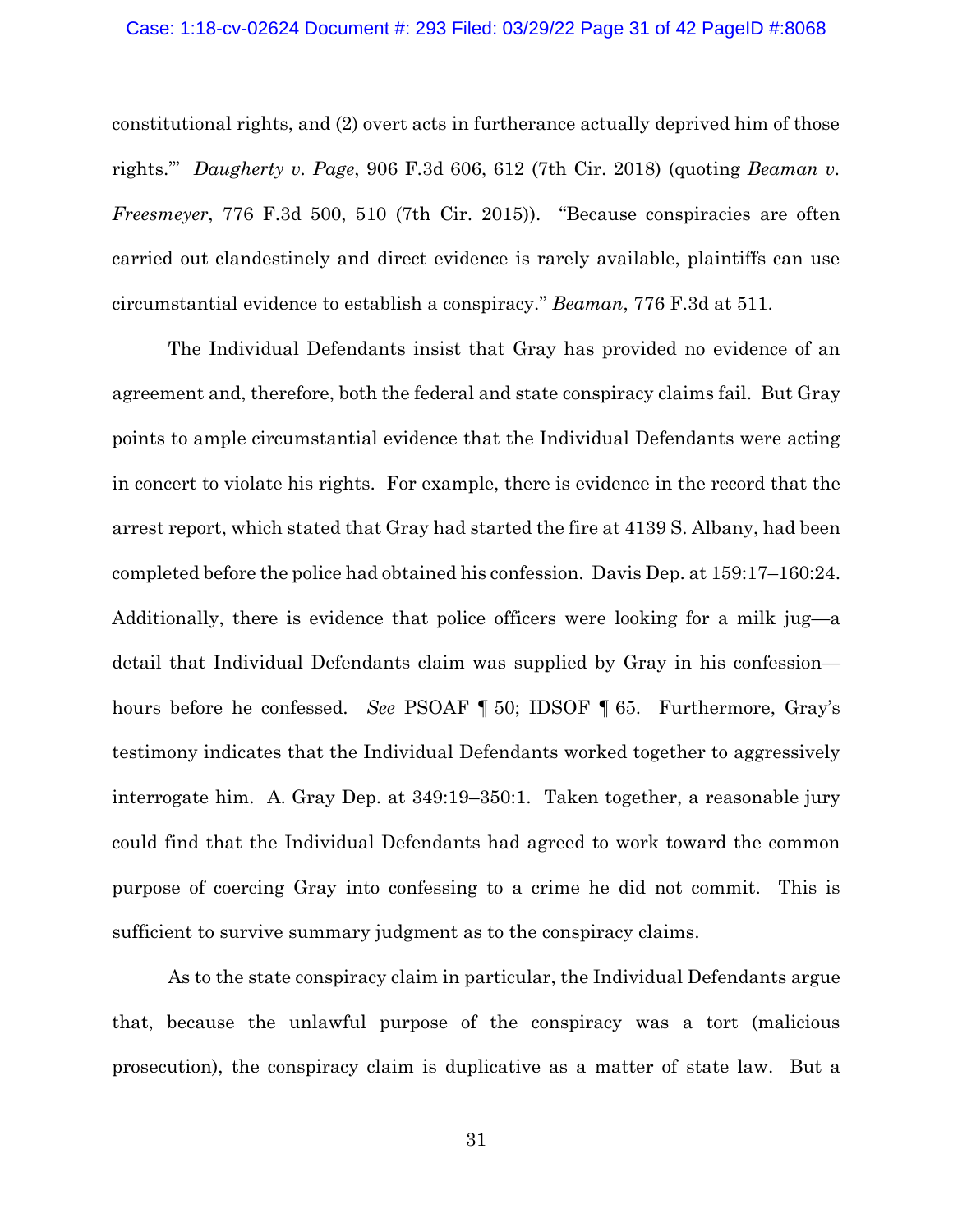#### Case: 1:18-cv-02624 Document #: 293 Filed: 03/29/22 Page 32 of 42 PageID #:8069

conspiracy claim "alleging a tort as the underlying wrongful act is actionable, as long as it includes additional defendants or new facts not already pled in the underlying tort." *Linkepic Inc. v. Vyasil, LLC*, 370 F. Supp. 3d 906, 925–26 (N.D. Ill. 2019) (quoting *Mission Measurement Corp. v. Blackbaud, Inc.*, 287 F. Supp. 3d 691, 725–26 (N.D. Ill. 2017)).

Next, the Individual Defendants argue that the intra-corporate conspiracy doctrine precludes Gray's conspiracy claims as a matter of law. This doctrine "holds that 'a conspiracy cannot exist solely between the members of the same entity.'" *Stone v. Bd. of Trs. of N. Ill. Univ.*, 38 F. Supp. 3d 935, 949 (N.D. Ill. 2014) (quoting *Payton v. Rush–Presbyterian–St. Luke's Med. Ctr.*, 184 F.3d 623, 632 (7th Cir. 1999)). It bears noting that the Individual Defendants have cited no caselaw applying this doctrine to police officers who conspire to violate an individual's constitutional rights. At any rate, "[t]he doctrine applies only when the agents of a corporation or government entity act within the scope of their employment in joint pursuit of the entity's *lawful* business." *Harris v. City of Chi.*, No. 20 CV 4521, 2020 WL 7059445, at \*5 (N.D. Ill. Dec. 2, 2020) (emphasis added). Thus, for the same reason a reasonable jury could find that an *unlawful* agreement existed between Defendants, the intra-corporate conspiracy doctrine does not apply. Here, too, summary judgment is denied.

### **6. Failure to intervene**

Gray also brings a claim of failure to intervene, relying on the same facts as above. "To succeed on this claim, [Gray] must demonstrate that the Defendants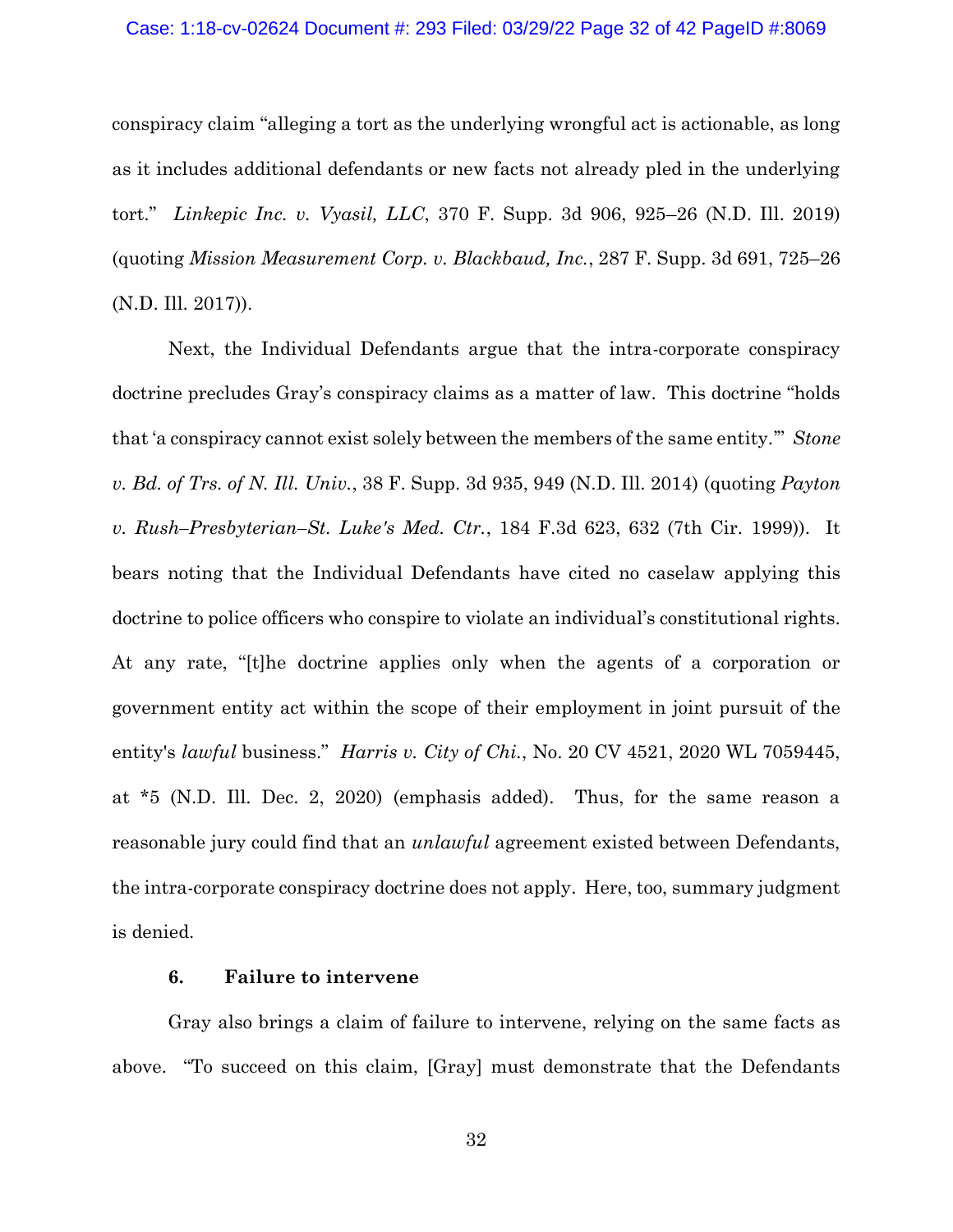#### Case: 1:18-cv-02624 Document #: 293 Filed: 03/29/22 Page 33 of 42 PageID #:8070

(1) knew that a constitutional violation was committed; and (2) had a realistic opportunity to prevent it." *Gill v. City of Milwaukee*, 850 F.3d 335, 342 (7th Cir. 2017).

According to the Individual Defendants, other than Crescenzo and Brown, no one else had an opportunity to intervene and prevent the purported violations of Gray's constitutional rights. But Gray's testimony paints a very different picture he describes each of the Individual Defendants participating in four interrogations of a minor without a guardian present, which ultimately culminated in a forced, involuntary confession. As each Defendant witnessed and participated in these interrogation practices, they each would have had an opportunity to intervene. Summary judgment also is denied at to this claim.

## **7. Intentional Infliction of Emotional Distress, Failure to intervene,** *Respondeat Superior***, and Indemnification**

The remainder of Gray's claims against the Individual Defendants need little discussion. First, Gray's claims of intentional infliction of emotional distress against Individual Defendants are dismissed as time-barred. Gray does not contest that these claims are untimely.

Second, the Individual Defendants argue that the claims of failure to intervene, *respondeat superior*, and indemnification should be dismissed because the underlying constitutional claims are not viable. But as the Court has already addressed, many of Gray's constitutional claims survive summary judgment, and so summary judgment on these grounds is inappropriate.

33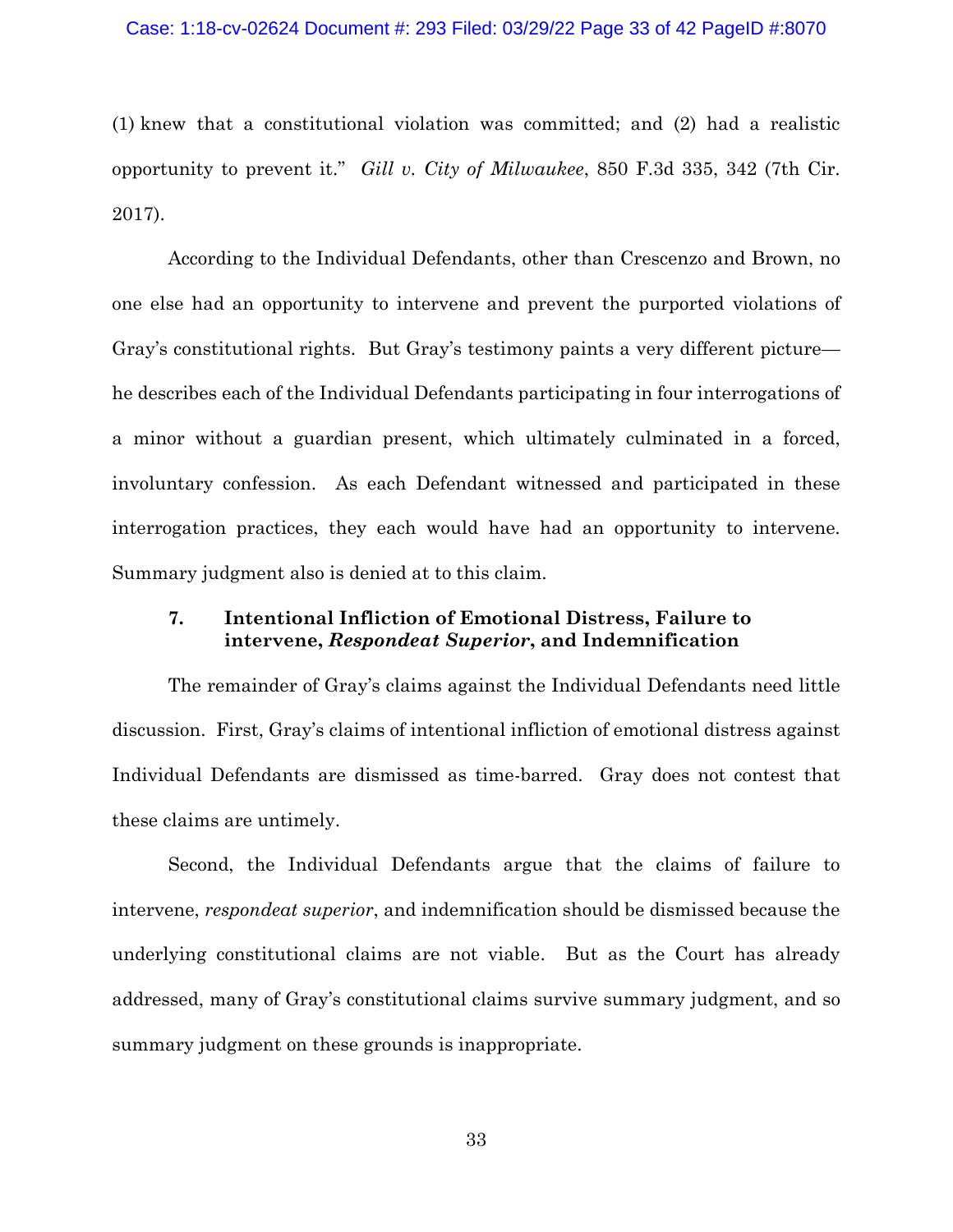## **8. Individual involvement**

The Individual Defendants conclude their motion for summary judgment by arguing that many of them cannot be subject to § 1983 liability because they were not personally involved in the alleged constitutional violations. *See Carmody v. Bd. of Trs. of Univ. of Ill.*, 893 F.3d 397, 401 (7th Cir. 2018). Gray agrees to the dismissal of Cegielski on these grounds.

As for the rest, a reasonable jury could find from this record that they each were involved personally in the conduct in question. For example, Gray has offered evidence that McInerny and Rokosik were among the officers participating in his interrogations. PSOAF ¶ 36. Similarly, Gray states that Gruszka and Jenkins were present for the first of his four interrogations, which is corroborated by testimony from Gray's criminal trial. Pl.'s Resp. IDSOF ¶ 41. Finally, Pochordo and Davis were not only present during the interrogations, but the lineup as well. PSOAF  $\llbracket 68; \llbracket 68; \llbracket 69; \llbracket 69; \llbracket 69; \llbracket 69; \llbracket 69; \llbracket 69; \llbracket 69; \llbracket 69; \llbracket 69; \llbracket 69; \llbracket 69; \llbracket 69; \llbracket 69; \llbracket 69; \llbracket 69; \llbracket 69; \llbr$ IDSOF ¶ 74; Pl.'s Resp. IDSOF ¶ 46. Thus, summary judgment based on lack of personal involvement is granted as to Cegielski but denied as to the remaining Individual Defendants. <sup>14</sup>

## **9. Qualified immunity**

Finally, the Individual Defendants invoke the doctrine of qualified immunity with respect to two sets of actions. First, they argue that Gruszka and Rokosik

<sup>14</sup> Each of the listed Individual Defendants is also alleged to have participated in other ways, but the Court finds it unnecessary to cite each instance, as participation in the interrogations alone is enough to reject Defendants' argument.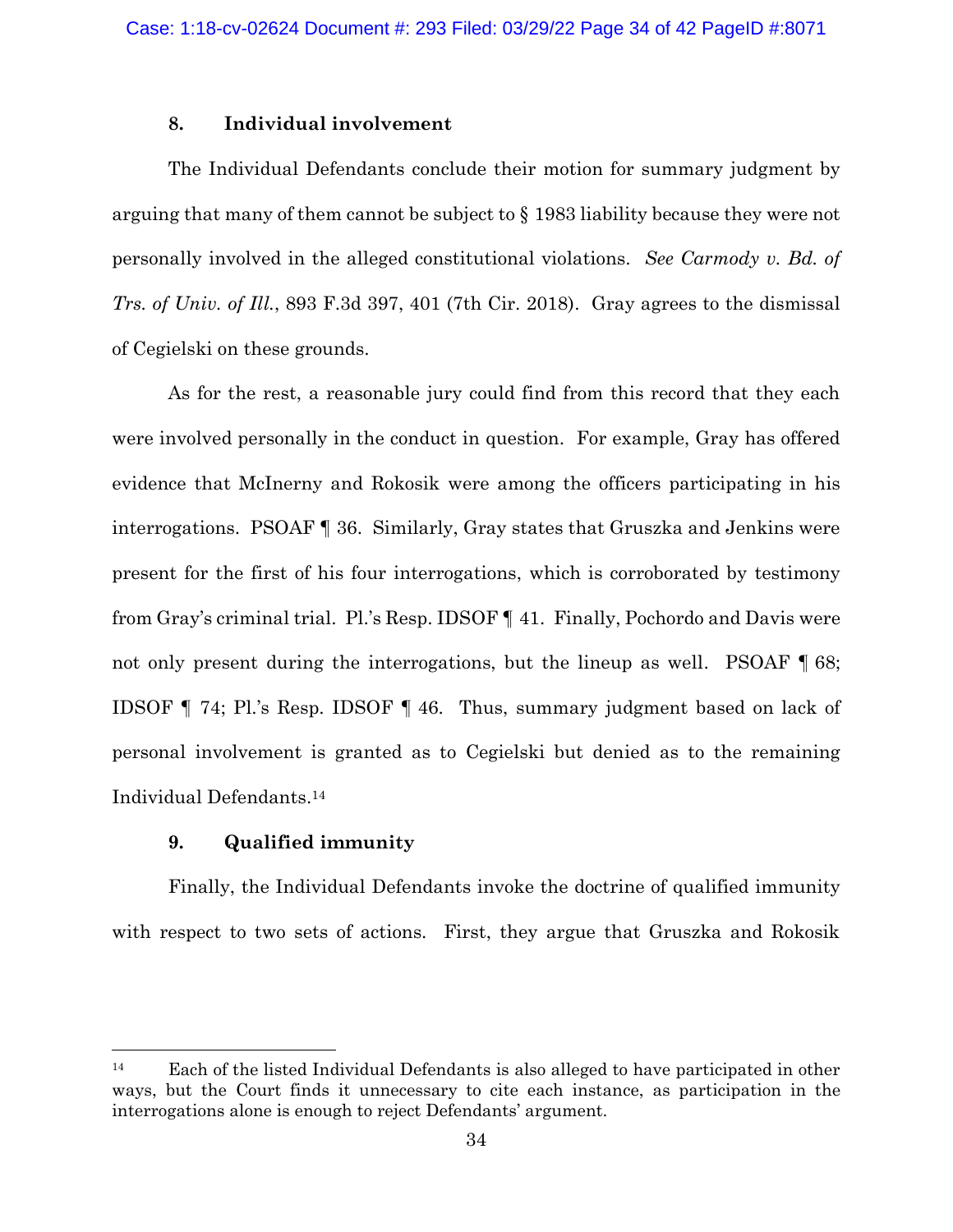#### Case: 1:18-cv-02624 Document #: 293 Filed: 03/29/22 Page 35 of 42 PageID #:8072

followed widely-accepted arson investigation practices. Second, they contend that the officers cannot be held liable for overseeing the lineup.

As for the former, the Court has already dismissed the fabrication claims against Gruszka and Rokosik on these grounds. As for the latter, the Individual Defendants mischaracterize Gray's claims. Gray does not argue that the officers should be held liable based on *changes* to lineup procedures over time. Rather, he argues that Individual Defendants intentionally violated *existing* CPD lineup procedures in order to ensure that Kelly and Thomas chose Gray from their respective lineups. *See* Pl.'s Resp. at 55. As such, the Individual Defendants' arguments are unavailing.

## **B. Brown**

The Court turns next to the arguments for summary judgment by Assistant State's Attorney Brown,<sup>15</sup> who prosecuted Gray's case. He argues that, as a prosecutor, he is entitled to absolute or qualified immunity. Brown also contends that the claim is substantively meritless.

### **1. Absolute Immunity**

"A prosecutor . . . enjoys absolute immunity insofar as he is 'act[ing] within the scope of his prosecutorial duties.'" *Bianchi v. McQueen*, 818 F.3d 309, 318 (7th Cir. 2016) (quoting *Imbler v. Pachtman*, 424 U.S. 409, 420 (1976)). Whether he is acting within the scope of his prosecutorial duties is a functional inquiry—"[t]hat is, [courts] 'look to the nature of the function performed.'" *Bianchi*, 818 F.3d at 318 (quoting

<sup>&</sup>lt;sup>15</sup> The County's liability is predicated on Brown's, and so to the extent that his motion for summary judgment is denied, so is the County's.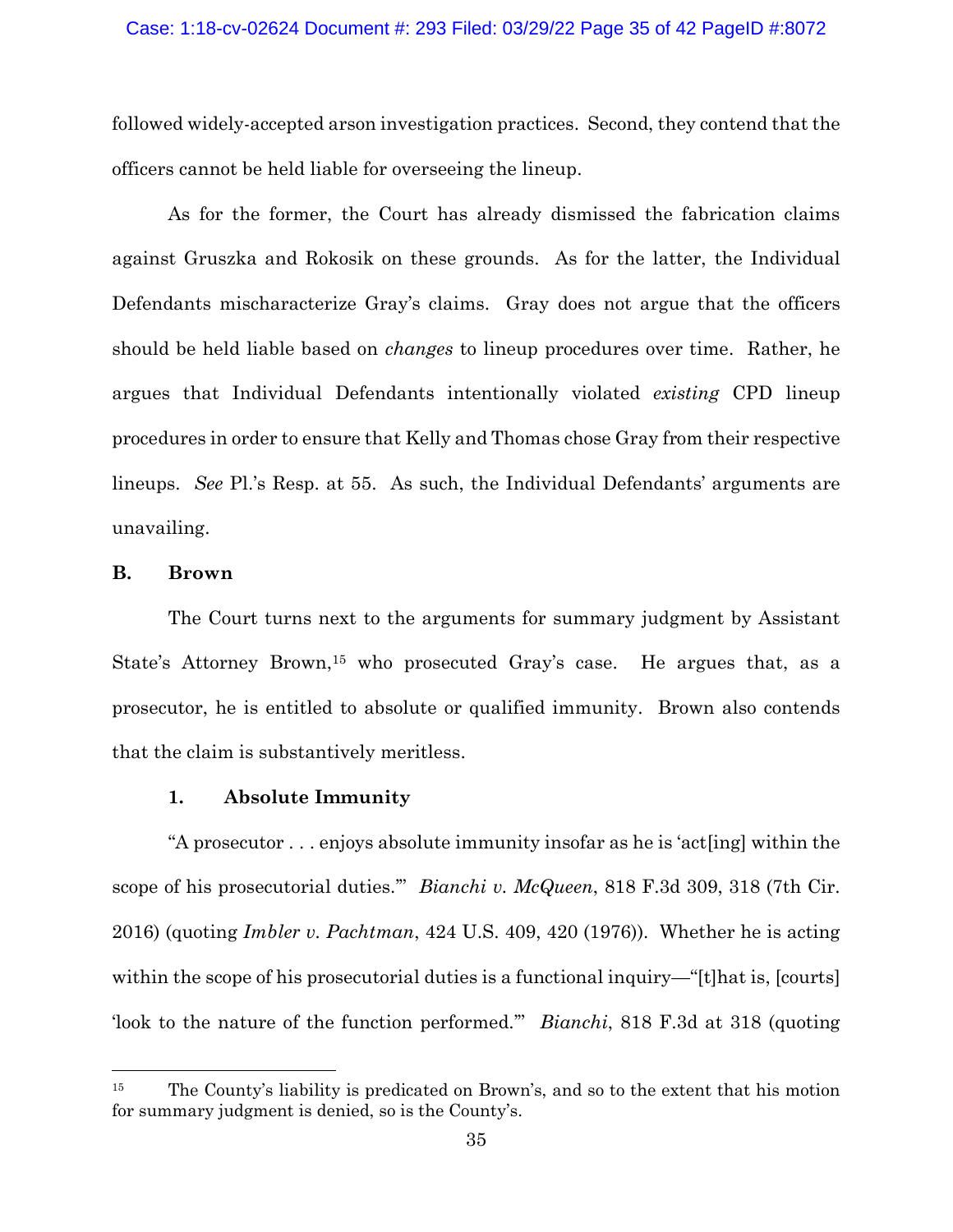#### Case: 1:18-cv-02624 Document #: 293 Filed: 03/29/22 Page 36 of 42 PageID #:8073

*Buckley v. Fitzsimmons*, 509 U.S. 259, 269 (1993)). As relevant here, "absolute immunity may not apply when a prosecutor is not acting as 'an officer of the court,' but is instead engaged in other tasks, say, investigative . . . tasks." *Van de Kamp v. Goldstein*, 555 U.S. 335, 342 (2009) (quoting *Imbler*, 424 U.S. at 431 n. 33).

Brown argues that he was acting within his prosecutorial duties in each of his interactions with Gray because he served only two purposes while he was there: deciding whether to charge Gray with a crime and taking Gray's statement. But there are facts in the record indicating that Brown's involvement extended beyond the prosecutorial realm and into the investigative realm.

 First and foremost, Brown was present in all four interrogations. PSOAF ¶¶ 34–38. Indeed, Brown acknowledges that he was the "primary interrogator." *Id.* ¶ 38. He further admitted that he "[r]an that interrogation room," and "was in charge when [he] was in that room with the defendant." *Id.* ¶ 66. This behavior is not "intimately associated with the judicial phase of the criminal process," *Imbler*, 424 U.S. at 430, but could reasonably be viewed as investigatory in nature. *See Kitchen v. Burge*, 781 F. Supp. 2d 721, 731 (N.D. Ill. 2011) (differentiating between a prosecutor who takes a statement and one who feeds answers to the suspect); *Hill v. City of Chi.*, No. 06 C 6772, 2009 WL 174994, at \*11 (N.D. Ill. Jan. 26, 2009) ("Because there is a genuine issue of material fact for trial that Rogers was involved in coercing Hill's confession, he is not entitled to summary judgment on the basis of absolute prosecutorial immunity for his conduct."); *Orange v. Burge*, No. 04 C 0168, 2008 WL 4443280, at \*10 (N.D. Ill. Sept. 29, 2008) (finding that a prosecutor who "actively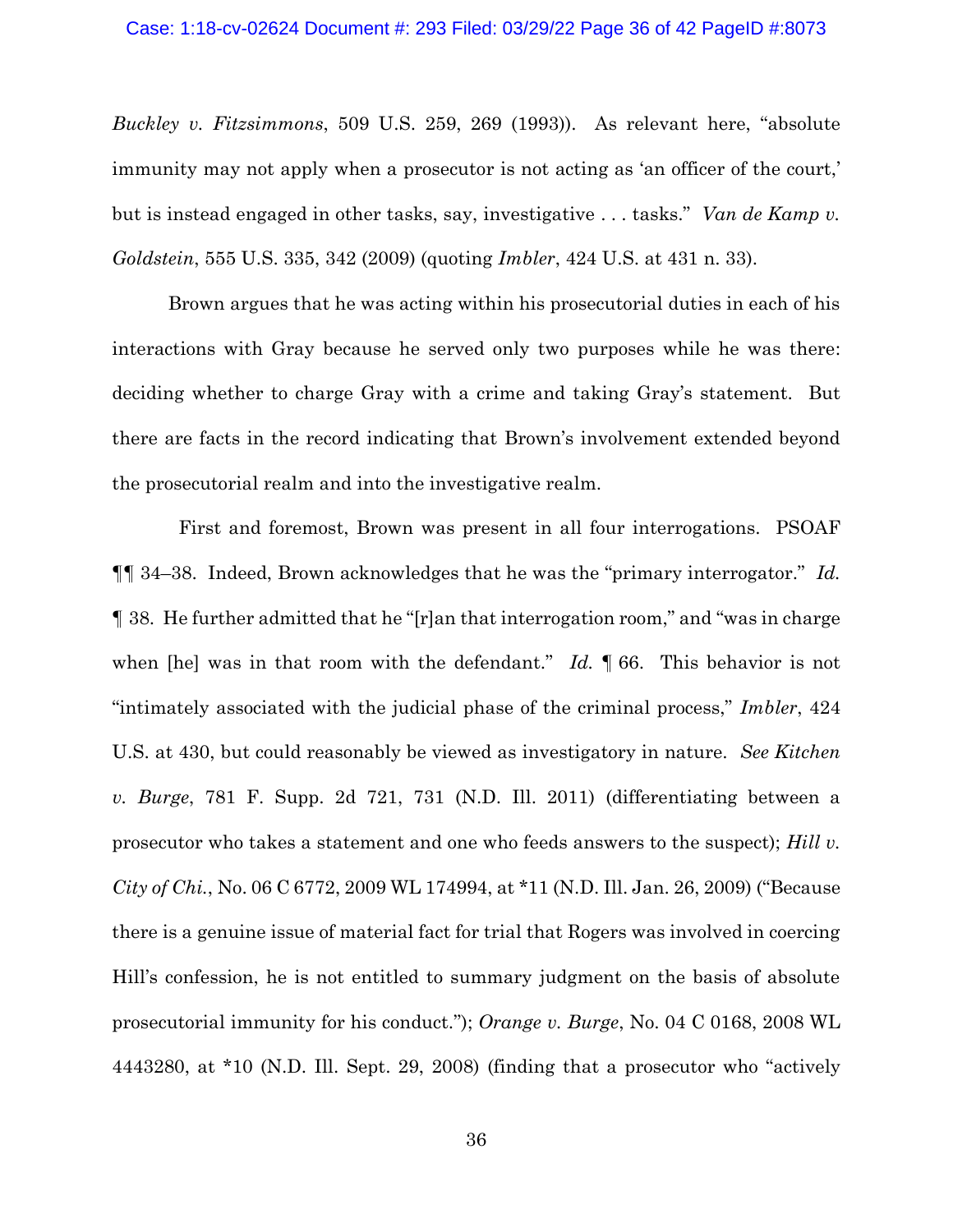assisted in gathering the evidence that would later form the basis of the charges against [the defendant]" was acting in an investigative capacity, rather than a prosecutorial one); *Smith v. Burge*, 222 F. Supp. 3d 669, 694 (N.D. Ill. 2016). Thus, Brown's motion for summary judgment based on absolute prosecutorial immunity is denied.

### **2. Qualified Immunity**

Alternatively, Brown argues that he is entitled to qualified immunity as to Gray's claims. "Once an officer asserts qualified immunity, a plaintiff can proceed with his case only if he can show (1) that the 'facts, taken in the light most favorable to [him], make out a violation of a constitutional right,' and (2) that right was 'clearly established at the time of the alleged violation.'" *Koh v. Ustich*, 933 F.3d 836, 844 (7th Cir. 2019) (quoting *Gill*, 850 F.3d at 340). This requirement that the right be clearly established at the time of the alleged violation "does not go so far as to mandate a mirror-image precedent from the Supreme Court or this court." *Mitchell v. Kallas*, 895 F.3d 492, 499 (7th Cir. 2018). But it does require "existing precedent [to] have placed the statutory or constitutional question beyond debate." *Gill*, 850 F.3d at 340 (cleaned up).

As noted above, Gray offers sufficient facts to forestall summary judgment as to his claims premised on his interrogations and resulting confession. Brown states that he controlled those interrogations. Thus, the only remaining question is whether Gray's right to be free from a coerced false confession was clearly established at the time of his interrogations and at the time his confession was entered at trial. The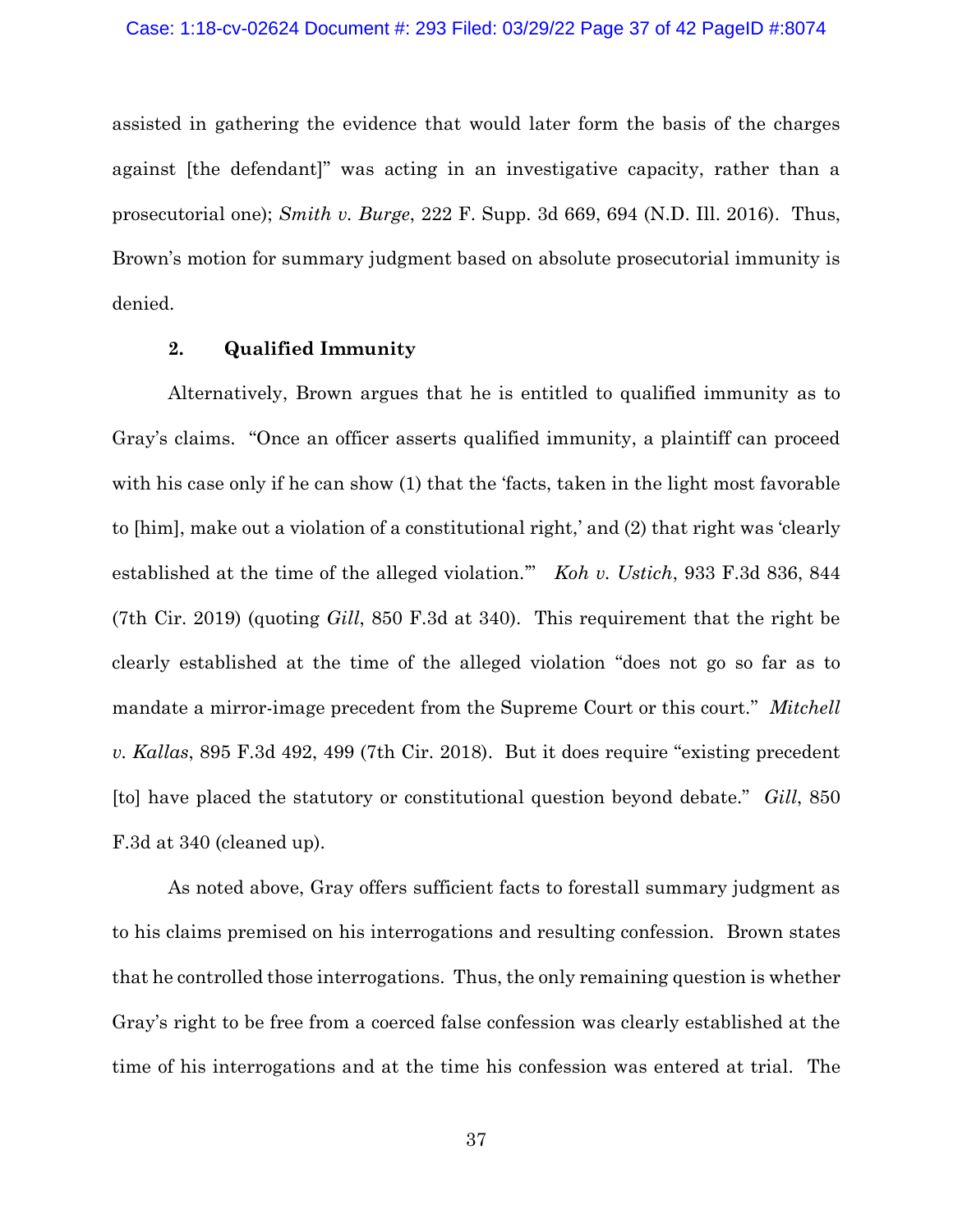#### Case: 1:18-cv-02624 Document #: 293 Filed: 03/29/22 Page 38 of 42 PageID #:8075

Supreme Court's decision in *Haley v. Ohio*, 332 U.S. 596 (1948), answers this in the affirmative.

In that case, Haley, a 15-year-old boy, was interrogated by the police from midnight to 5 a.m. He was not provided access to counsel or a legal guardian. *Id.* at 597–598. Although Haley did not allege that he was physically abused as part of the interrogation process, he did say that police officers questioned him continuously throughout the night in teams of two. *Id.* at 598. Haley eventually signed a confession, which included a statement that he acknowledged his rights and chose to waive them. *Id*. The Supreme Court had little trouble holding that the interrogation was so coercive as to violate Haley's rights to due process. Forty-five years passed between *Haley* and Gray's interrogation. This Court sees no viable argument that Gray's rights to be free from being coerced to give a false confession were not wellestablished by that time.

### **3. Failure to intervene**

Brown next argues that he is entitled to summary judgment on Gray's claim of failure to intervene. To succeed on a claim of failure to intervene, a plaintiff "must demonstrate that the Defendant  $(1)$  knew that a constitutional violation was committed; and (2) had a realistic opportunity to prevent it." *Gill v. City of Milwaukee*, 850 F.3d 335, 342 (7th Cir. 2017). Brown argues that Gray has failed to show a genuine dispute of material fact as to whether his constitutional rights were violated. He contends in the alternative that, if Gray's rights were violated and he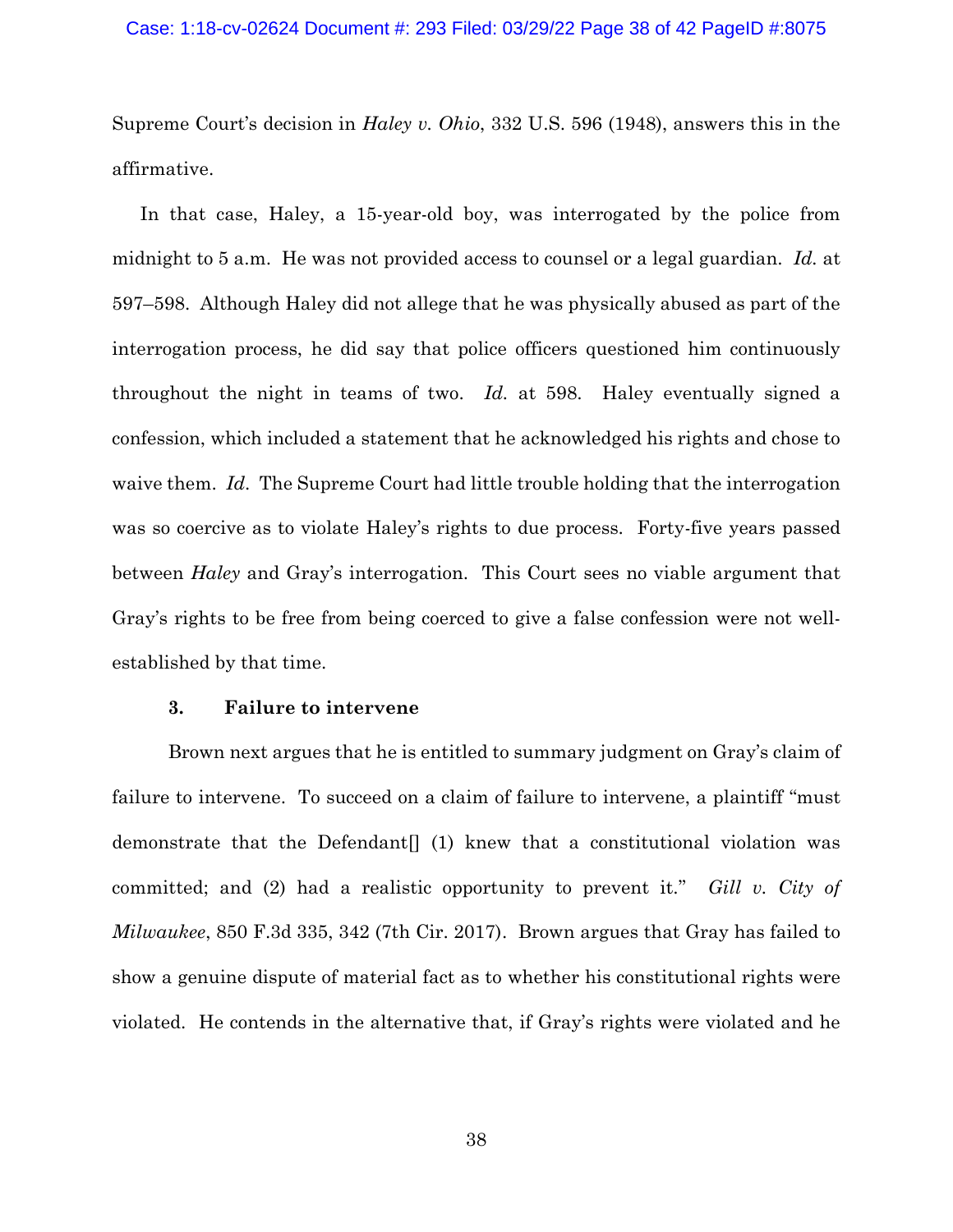#### Case: 1:18-cv-02624 Document #: 293 Filed: 03/29/22 Page 39 of 42 PageID #:8076

was coerced into giving a false confession, Brown had no way of *knowing* that the confession was false.

The first argument is easily rejected. Gray has shown a genuine dispute of material fact as to whether his false confession was coerced.

The second argument fares no better. Gray testified that, after his third interrogation, he was alone with Crescenzo in the interrogation room when he denied involvement in the fire yet again. IDSOF ¶ 59. He further testified that Crescenzo said he believed him but advised him that he would only be allowed to leave the police station if he confessed to the crime; he promised to take Gray to school if he just confessed. IDSOF ¶ 59. Most importantly, Gray testified that he could see Brown's "physique" on the other side of the two-way mirror. A reasonable jury could conclude from this that Brown knew that Gray's confession was false—indeed, he questioned Gray three times, each time with Gray denying that he had started the fire. If Gray's testimony is believed, Brown watched as a 14-year-old boy was promised he could leave if he simply changed his story. And then he was called into the interrogation room to hear that changed story. These facts, taken together, are enough for a reasonable jury to find that Brown knew Gray's confession was false. *See Hill*, 2009 WL 174994, at \*10 (allowing a failure to intervene claim to survive summary judgment where defendants were present for the plaintiff's interrogations). Here, too, Brown's motion for summary judgment is denied.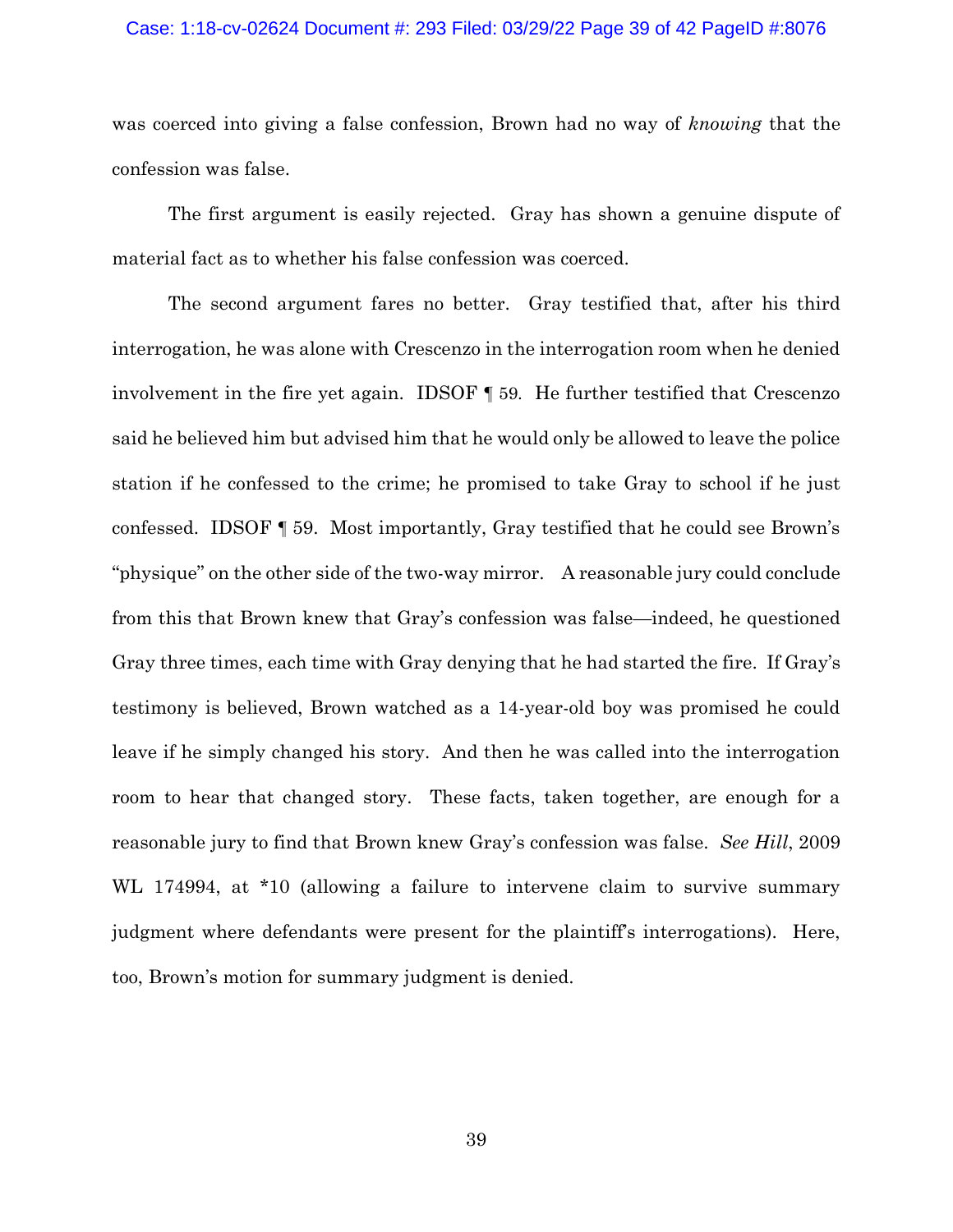## **4. Intentional infliction of emotional distress**

Finally, the Court turns to Brown's arguments regarding Gray's state law intentional infliction of emotional distress (IIED) claim. In Illinois, an IIED claim requires:

> (1) [T]hat the defendant's conduct was truly extreme and outrageous, (2) that the defendant either intended that his conduct would cause severe emotional distress or knew that there was a high probability that his conduct would do so, and (3) that the defendant's conduct did in fact cause severe emotional distress.

*Taliani v. Resurreccion*, 115 N.E.3d 1245, 1254 (Ill. App. Ct. 2018). Brown argues that Gray has failed to establish a genuine dispute of material fact as to any of these elements and, thus, summary judgment is warranted in his favor.

At the outset, the Court must consider whether Brown's behavior was truly extreme or outrageous. Conduct is only outrageous when it is "so extreme as to go beyond all possible bounds of decency, and to be regarded as intolerable in a civilized community." *Heidelberg v. Manias*, 503 F. Supp. 3d 758, 792 (C.D. Ill. 2020) (quoting *Kolegas v. Heftel Broad. Corp.*, 607 N.E.2d 201, 211 (Ill. App. Ct. 1992). Psychologically forcing a child to confess to a crime that the defendant knows the child did not commit meets this high bar. Taking the facts as Gray presents them, Brown repeatedly questioned a child without his mother present, fed him details about the crime, watched as a police officer promised that child freedom if he only changed his story and confessed to the crime, and took down a confession that parroted the details to him. A reasonable jury could find that this meets the extreme and outrageous requirement for an IIED claim. Numerous other courts have agreed.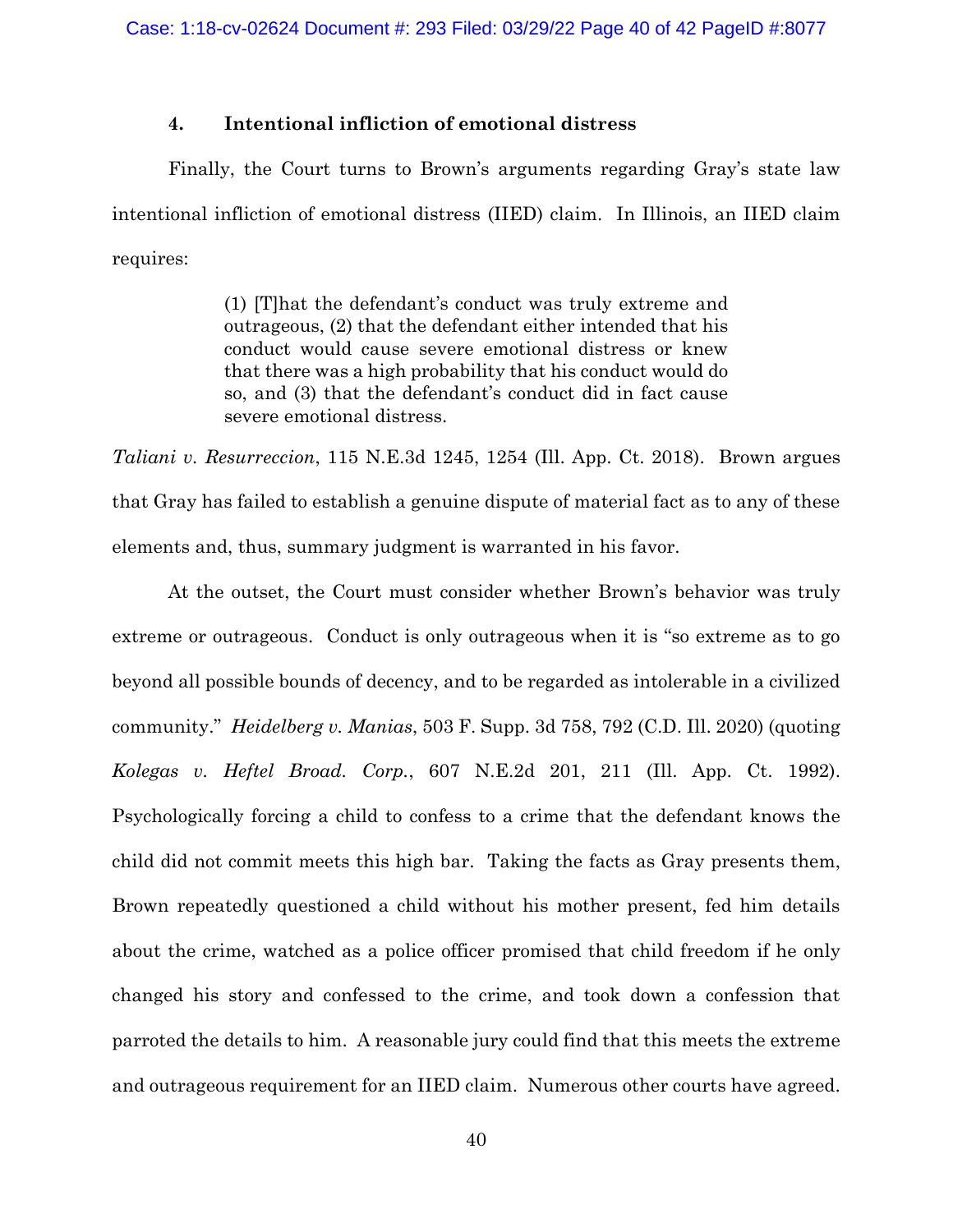*See, e.g., Hill v. City of Chi.*, No. 19 C 6080, 2020 WL 509031, at \*5 (N.D. Ill. Jan. 31, 2020), *on reconsideration*, 2020 WL 4226672 (N.D. Ill. July 23, 2020) (holding that "the complaint's allegations that Defendants fabricated evidence of Plaintiffs' guilt and withheld exculpatory evidence is enough to support" a claim for IIED); *see also Carroccia v. Anderson*, 249 F. Supp. 2d 1016, 1028 (N.D. Ill. 2003) ("If, as alleged, defendants fabricated false or misleading evidence of Carroccia's guilt or concealed exculpatory evidence from prosecutors, that behavior is sufficiently 'outrageous' to support a claim for intentional infliction of emotional distress.").

As for the second element of Gray's IIED claim, Brown argues that he "had no intention to cause [Gray] any emotional distress." County Defs.' Mem. Supp. Summ. J. ("County Defs.' Mem.") at 15, ECF No. 256. But under Illinois law, Brown need not have *intended* to cause Gray severe emotional distress, so long as he knew there was a high probability that his conduct would do so. It is reasonable to conclude that, as a prosecutor, Brown knew that coercing a false confession from a child and using that confession to convict the child of arson and double murder created a high probability that that child would suffer extreme emotional distress.

Finally, the Court considers whether there are facts from which a reasonable jury could find that Brown's actions actually caused Gray's emotional distress. Brown argues that "there is not one shred of evidence to show that [he] caused [Gray]'s purported emotional distress." *Id.* at 16. This is simply inaccurate. For the reasons described above, a reasonable jury could find that Brown participated in coercing a false confession from Gray. That confession was used against Gray in his criminal